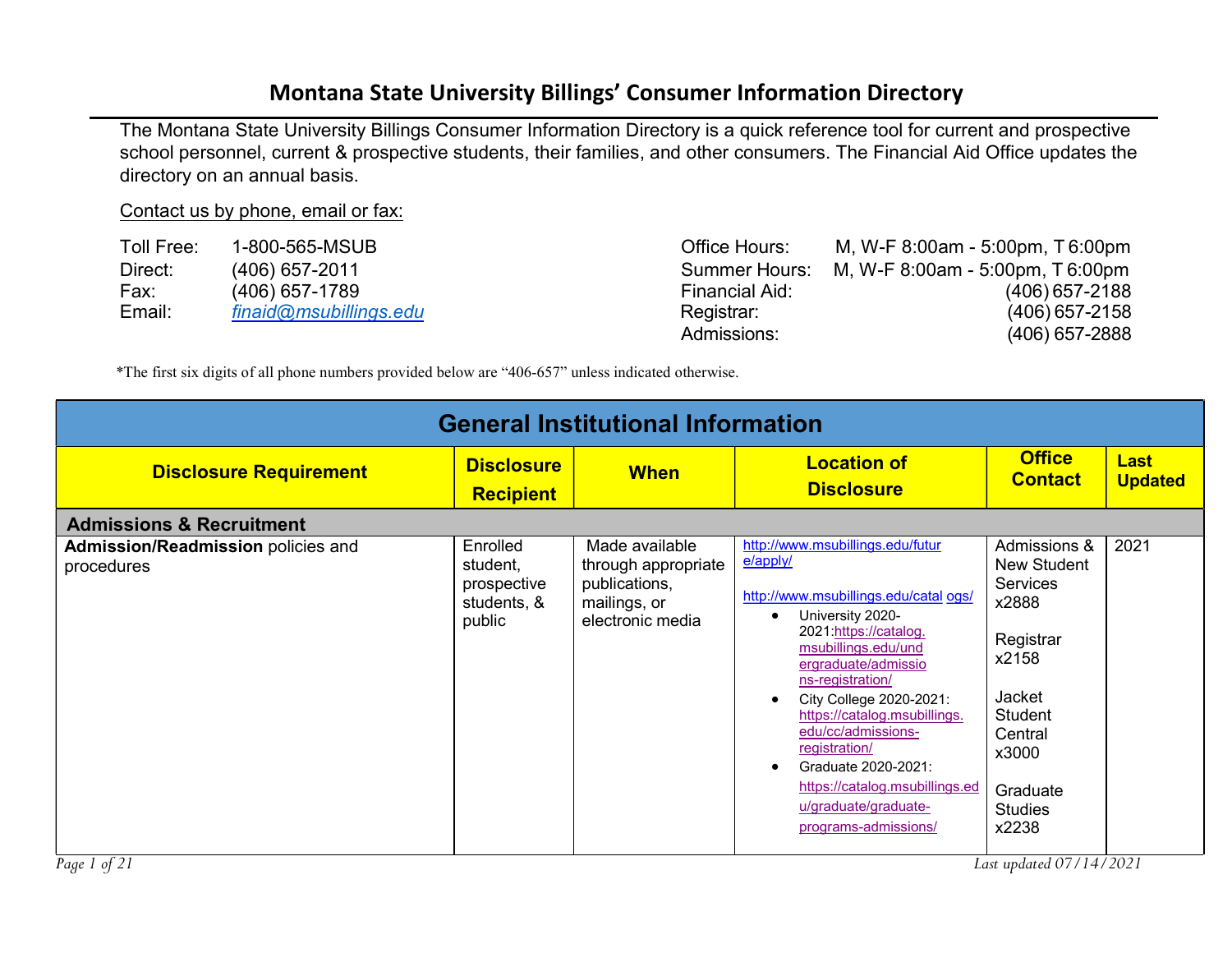| <b>Attendance policies and procedures</b><br>(e.g. administrative withdrawals, tardiness)                                                             | Enrolled &<br>prospective<br>students | Made available<br>through appropriate<br>publications,<br>mailings, or<br>electronic media | http://www.msubillings.edu/catal ogs/<br>University 2020-<br>2021:https://catalo<br>g.msubillings.edu/<br>undergraduate/ad<br>missions-<br>registration/<br>City College 2020-2021:<br>https://catalog.msubillin<br>gs.edu/cc/admissions-<br>registration/<br>Graduate 2020-2021:<br>$\bullet$<br>https://catalog.msubillings.ed<br>u/graduate/graduate-<br>programs-admissions/                                                                                                                                                                                                               | Registrar<br>x2158<br>Jacket<br>Student<br>Central<br>x3000<br>Graduate<br><b>Studies</b><br>x2238                         | 2021 |
|-------------------------------------------------------------------------------------------------------------------------------------------------------|---------------------------------------|--------------------------------------------------------------------------------------------|------------------------------------------------------------------------------------------------------------------------------------------------------------------------------------------------------------------------------------------------------------------------------------------------------------------------------------------------------------------------------------------------------------------------------------------------------------------------------------------------------------------------------------------------------------------------------------------------|----------------------------------------------------------------------------------------------------------------------------|------|
| Availability of a GED program, if the school<br>admits students who do not have a high school<br>diploma or equivalent<br>[34 C.F.R. § 668.14(b)(13)] | <b>NA</b>                             | <b>NA</b>                                                                                  | <b>MSU Billings and MSU Billings</b><br>City College admit students who<br>have a high school diploma or<br>equivalent. In Montana, the HiSet<br>is now the standard in addition to<br>GED and/or TASC.<br>http://www.msubillings.edu/catal<br>ogs/<br>University 2020-<br>2021:https://cata<br>log.msubillings.e<br>du/undergraduat<br>e/admissions-<br>registration/<br>City College 2020-<br>2021:https://catalo<br>g.msubillings.edu/c<br>c/admissions-<br>registration/<br>Montana Board of Regents Policy<br>301 Admission Requirements:<br>http://www.mus.edu/borpol/bor3<br>00/301.pdf | Admissions &<br><b>New Student</b><br>Services<br>x2888<br>Registrar<br>x2158<br>Jacket<br><b>Student</b><br>Central x3000 | 2021 |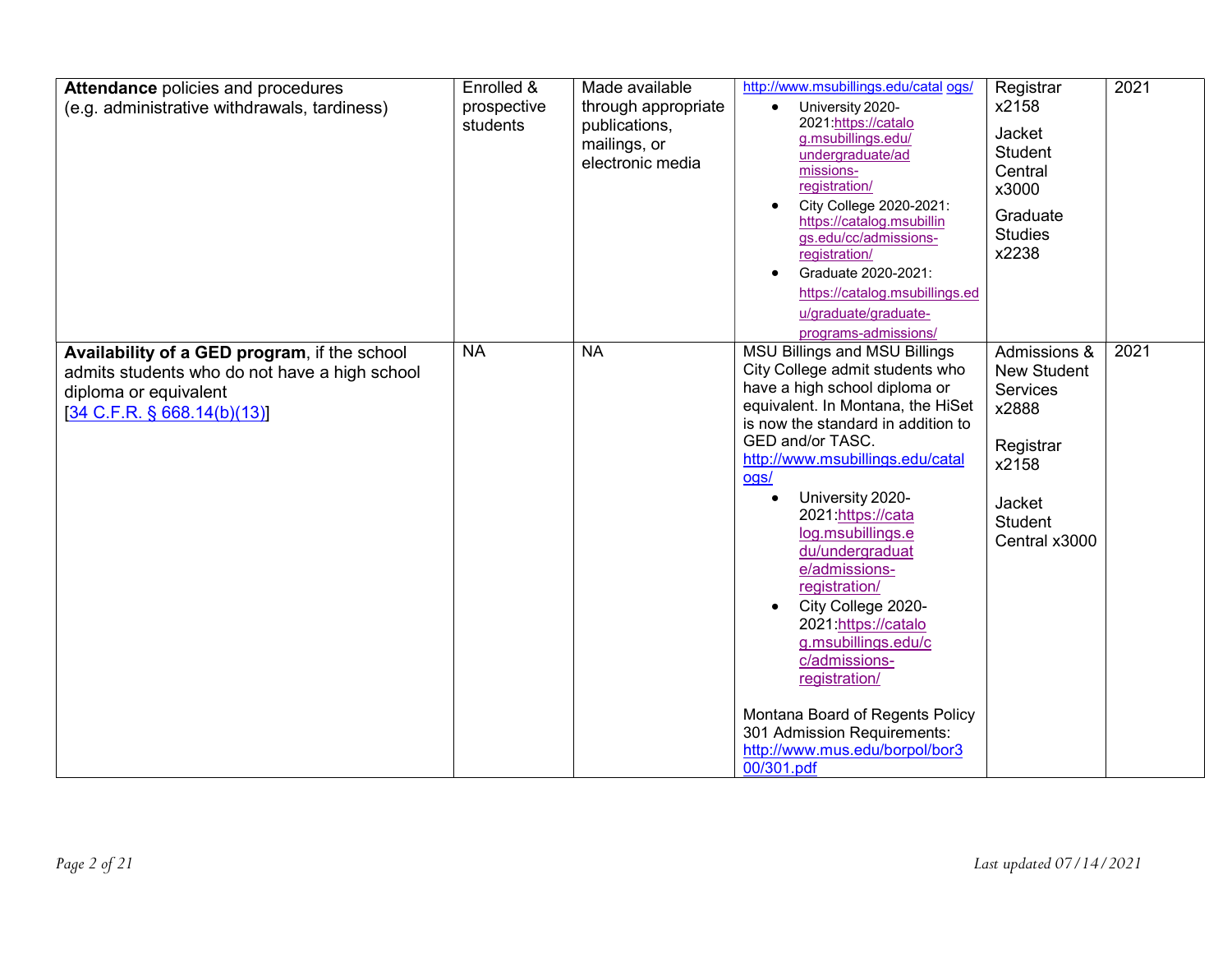| <b>Recruiter Compensation/incentive programs</b><br>policies and procedures                                                 | <b>NA</b>                             | <b>NA</b>                                                                                  | There is no incentive program for NA<br>the recruiters, whose employment<br>is covered under the Board of<br>Regent's Policy 711.1 -<br><b>Employment Contracts:</b><br>http://mus.edu/borpol/bor700/711<br>1.pdf                                                                                                                                                                                                                                                                                                                                                                        |                                                                                                                                                                                                           | 2018 |
|-----------------------------------------------------------------------------------------------------------------------------|---------------------------------------|--------------------------------------------------------------------------------------------|------------------------------------------------------------------------------------------------------------------------------------------------------------------------------------------------------------------------------------------------------------------------------------------------------------------------------------------------------------------------------------------------------------------------------------------------------------------------------------------------------------------------------------------------------------------------------------------|-----------------------------------------------------------------------------------------------------------------------------------------------------------------------------------------------------------|------|
| Refund Policy and Requirements for Withdrawal and Return of Federal Financial Aid                                           |                                       |                                                                                            |                                                                                                                                                                                                                                                                                                                                                                                                                                                                                                                                                                                          |                                                                                                                                                                                                           |      |
| Requirements and procedures for officially<br>withdrawing<br>$[34 \text{ C.F.R. } \S 668.43(a) (2) - (3); 668.41(a) - (d)]$ | Enrolled &<br>prospective<br>students | Made available<br>through appropriate<br>publications,<br>mailings, or<br>electronic media | http://www.msubillings.edu/catal<br>ogs/<br>University 2020-<br>2021:https://cata<br>log.msubillings.e<br>du/undergraduat<br>e/admissions-<br>registration/<br>City College 2020-<br>2021:https://catalog.msu<br>billings.edu/cc/admissio<br>ns-registration/<br>Graduate 2020-2021:<br>https://catalog.msubillings.<br>edu/graduate/graduate-<br>programs-admissions/<br>Online Form:<br>https://www.msubillings.edu/reg/f<br>orms/WithdrawalForm.pdf<br><b>Business Office Withdrawal &amp;</b><br>Refund Policy:<br>http://www.msubillings.edu/boffi<br>ce/refund withdraw policy.htm | Admissions &<br><b>New Student</b><br>Services<br>x2888<br>Registrar<br>x2158<br>Jacket<br><b>Student</b><br>Central x3000<br>Graduate<br><b>Studies</b><br>x2238<br><b>Business</b><br>Services<br>x2140 | 2021 |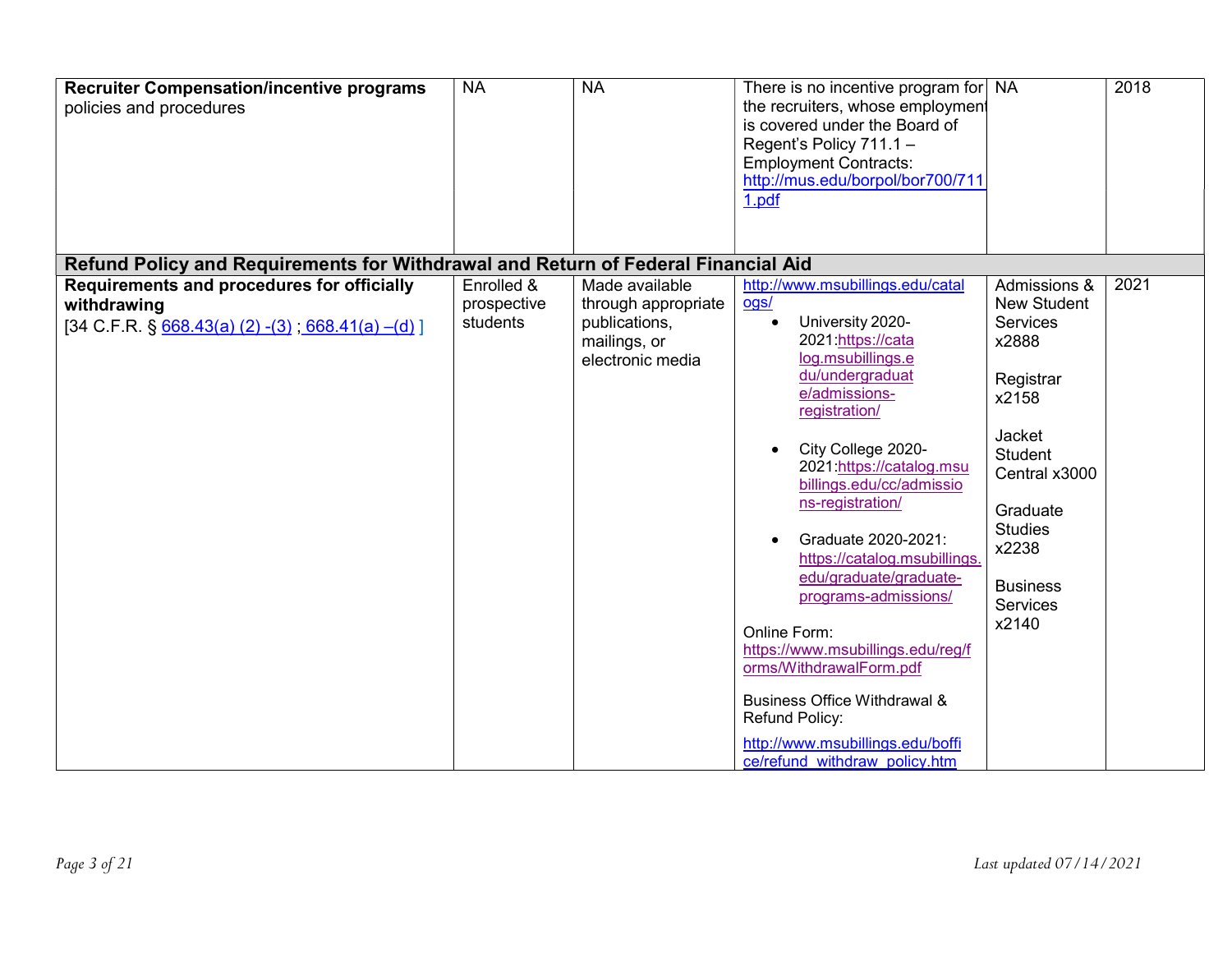| <b>Refund Policies</b><br>$[34 \text{ C.F.R. } \S 668.43(a) (2) - (3)$ ; 668.41(a) -(d)]                                                                                                                             | Enrolled &<br>prospective<br>students                                                         | Made available<br>through appropriate<br>mailings,<br>publications and<br>electronic media                                                                                                  | Credit Balances - Important<br>dates list the timing of refunds.<br>Refunds are run daily as aid<br>comes available.<br>http://www.msubillings.edu/boffic<br>e/refund withdraw policy.htm<br>http://www.msubillings.edu/boffic<br>e/important dates.htm                    | <b>Business</b><br>Services<br>x2140                                                                                    | 2021 |
|----------------------------------------------------------------------------------------------------------------------------------------------------------------------------------------------------------------------|-----------------------------------------------------------------------------------------------|---------------------------------------------------------------------------------------------------------------------------------------------------------------------------------------------|----------------------------------------------------------------------------------------------------------------------------------------------------------------------------------------------------------------------------------------------------------------------------|-------------------------------------------------------------------------------------------------------------------------|------|
| <b>Return of Title IV funds Requirement</b><br>34 CFR 668.41(a) $-(d)$<br>34 CFR 668.43                                                                                                                              | Enrolled &<br>prospective<br>students                                                         | Made available<br>through appropriate<br>publications,<br>mailings &<br>electronic media                                                                                                    | http://www.msubillings.edu/finaid/pdf/Re<br>turn of Title IV.pdf<br>PDF of policy is available for<br>printing on the above URL.                                                                                                                                           | <b>Financial Aid</b><br>x2188                                                                                           | 2021 |
| <b>Campus Security Policies, Crime Statistics and Crime Log</b><br><b>Annual Fire Safety &amp; Security Report</b><br>34 CFR 668.41(a)<br>34 CFR 668.41(e)<br>34 CFR 668.46<br>34 CFR Part 668 Subpart D, Appendix A | Enrolled<br>students,<br>prospective<br>students,<br>current and<br>prospective<br>employees. | <b>Enrolled students</b><br>and current<br>employees:<br>Annually by<br>October 1<br>Prospective<br>students and<br>employees via<br>website and printed<br>copy available<br>upon request. | 2020 Annual Security Report:<br>http://www.msubillings.edu/polic<br>e/pdf/annual-security-and-fire-<br>safety-report.pdf<br>MSUB sends annual notices to<br>both employees and enrolled<br>students. For proof of<br>distribution, contact one of the 3<br>offices listed. | University<br>Police<br>x2147<br>Admissions &<br><b>New Student</b><br>Services<br>x2888<br>Human<br>Resources<br>x2278 | 2021 |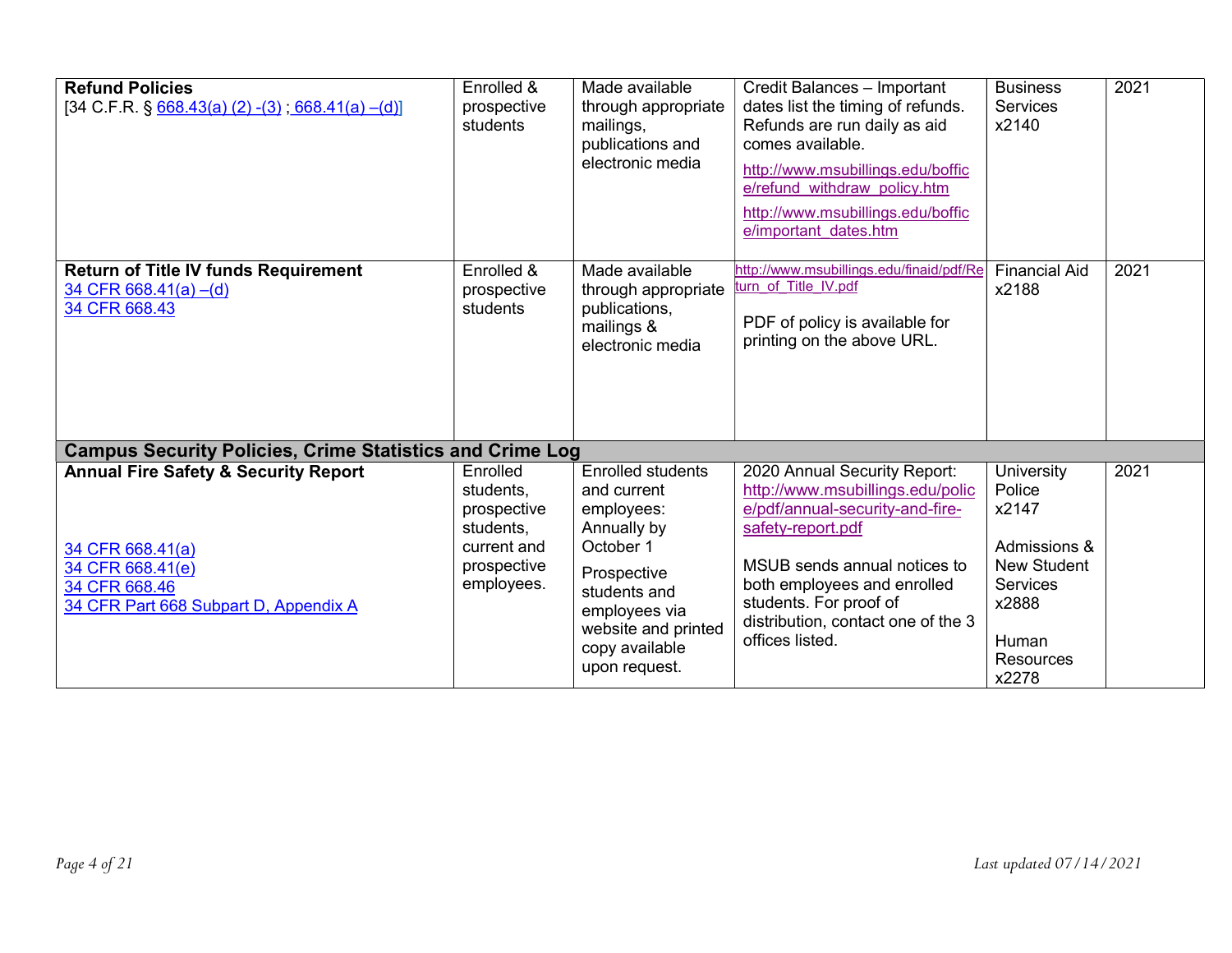| Crime log<br>34 CFR 668.41(a), 34 CFR 668.41(e), 34 CFR<br>668.46; 34 CFR Part 668 Subpart D, Appendix A                                              | Anyone,<br>regardless of<br>whether<br>associated<br>with the<br>institution        | Portion of log for<br>most recent 60-day<br>period: Upon<br>request during<br>normal business<br>hours.                                                                                              | <b>University Police</b>                                                                                                                                                                                                                                                                                                                        | University<br>Police x2147 | 2021 |
|-------------------------------------------------------------------------------------------------------------------------------------------------------|-------------------------------------------------------------------------------------|------------------------------------------------------------------------------------------------------------------------------------------------------------------------------------------------------|-------------------------------------------------------------------------------------------------------------------------------------------------------------------------------------------------------------------------------------------------------------------------------------------------------------------------------------------------|----------------------------|------|
|                                                                                                                                                       |                                                                                     | Portion of log older<br>than 60 days:<br>Within 2 business<br>days of request.                                                                                                                       |                                                                                                                                                                                                                                                                                                                                                 |                            |      |
| <b>Emergency response and evacuation</b><br>procedures<br>34 CFR 668.41(a); 34 CFR 668.41(e); 34 CFR<br>668.46; 34 CFR Part 668 Subpart D, Appendix A | Enrolled and<br>prospective<br>students,<br>current and<br>prospective<br>employees | <b>Enrolled students</b><br>and current<br>employees:<br>Annually by<br>October 1<br>Prospective<br>students and<br>employees via the<br>website, and<br>printed copies<br>available upon<br>request | <b>Emergency Preparedness:</b><br>http://www.msubillings.edu/police<br>/emergency preparedness.htm<br><b>Emergency Procedures:</b><br>http://www.msubillings.edu/police<br>/emergency procedures.htm<br>Active Shooter Response:<br>http://www.msubillings.edu/police/p<br>df/MSUB%202020%20Active%20S<br>hooter%20Response%20Checklist<br>.pdf | University<br>Police x2147 | 2021 |
| <b>Emergency notification</b><br>34 CFR 668.41(a); 34 CFR 668.41(e); 34 CFR<br>668.46; 34 CFR Part 668 Subpart D, Appendix A                          | Campus<br>community<br>(students and<br>employees)                                  | If immediate threat<br>to the health or<br>safety of students<br>or employees<br>occurring on<br>campus<br>Must provide<br>adequate follow-up<br>information as<br>needed                            | <b>Emergency Notifications:</b><br>http://www.msubillings.edu/police/<br>emergency notifications.htm                                                                                                                                                                                                                                            | University<br>Police x2147 | 2021 |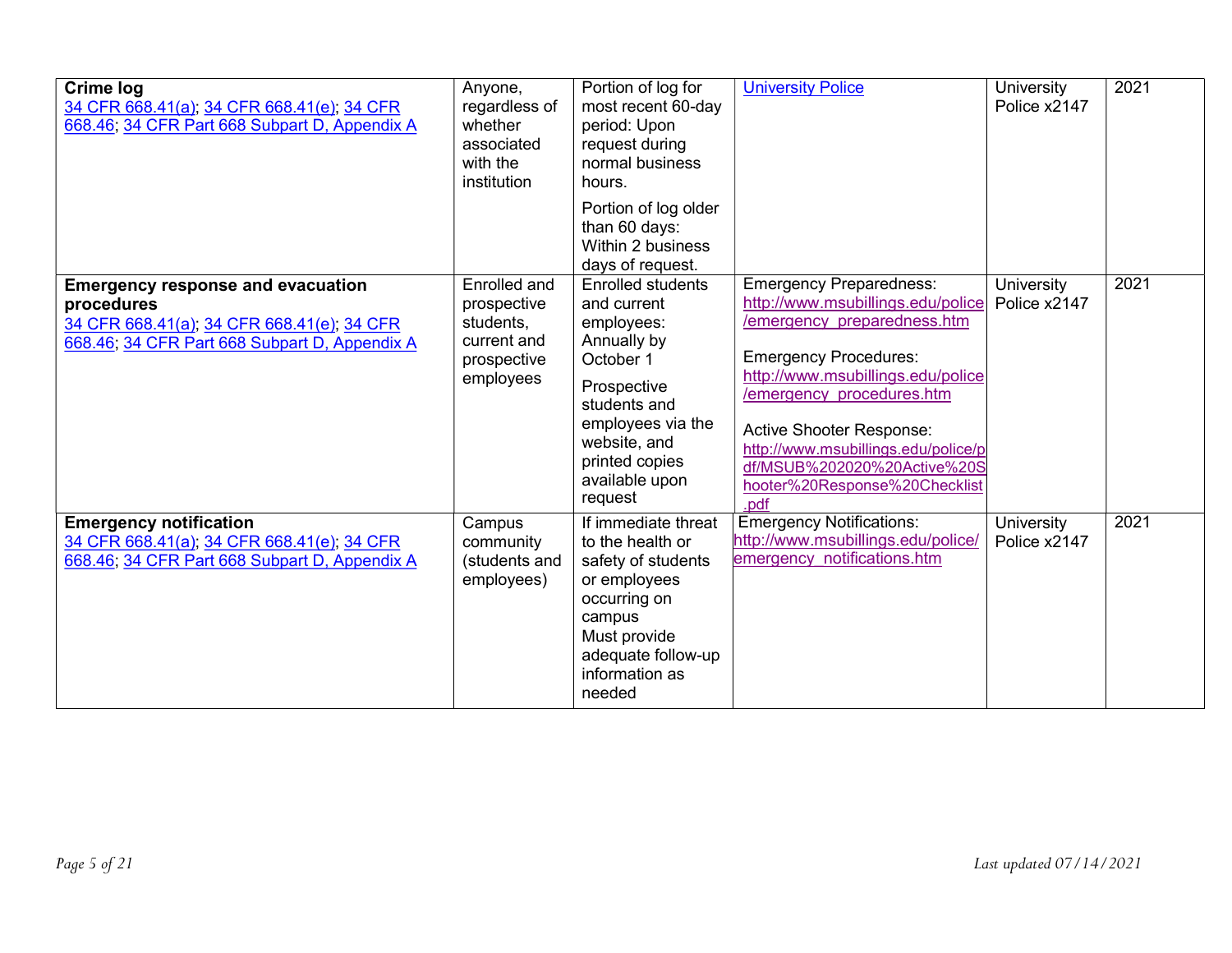| <b>Fire log</b><br>34 CFR 668.49(d)                                                                                                                                                                      | Anyone,<br>regardless of<br>whether<br>associated<br>with the<br>institution      | Portion of log for<br>most recent 60-day<br>period: Upon<br>request during<br>normal business<br>hours.                                                   | <b>University Police</b>   | University<br>Police x2147 | 2021 |
|----------------------------------------------------------------------------------------------------------------------------------------------------------------------------------------------------------|-----------------------------------------------------------------------------------|-----------------------------------------------------------------------------------------------------------------------------------------------------------|----------------------------|----------------------------|------|
|                                                                                                                                                                                                          |                                                                                   | Portion of log older<br>than 60 days:<br>Within 2 business<br>days of request                                                                             |                            |                            |      |
| Fire safety report<br>Enrolled and<br>34 CFR 668.41(a); 34 CFR 668.41(e); 34 CFR<br>prospective<br>668.46; 34 CFR Part 668 Subpart D, Appendix A<br>students,<br>current and<br>prospective<br>employees | <b>Enrolled students</b><br>and current<br>employees:<br>Annually by<br>October 1 | <b>Annual Security and Fire Safety</b><br><b>Report 2020:</b><br>http://www.msubillings.edu/police/<br>pdf/annual-security-and-fire-<br>safety-report.pdf | University<br>Police x2147 | 2021                       |      |
|                                                                                                                                                                                                          |                                                                                   | Prospective<br>students and<br>employees via the<br>website, and<br>printed copies<br>available upon<br>request                                           |                            |                            |      |
| Missing student notification policies and<br>procedures<br>34 CFR 668.41(a); 34 CFR 668.46(b)(14); 34 CFR<br>668.46(h)                                                                                   | Enrolled and<br>prospective<br>students,<br>current and<br>prospective            | <b>Enrolled students</b><br>and current<br>employees:<br>Annually by<br>October 1                                                                         | <b>University Police</b>   | University<br>Police x2147 | 2021 |
|                                                                                                                                                                                                          | employees                                                                         | Prospective<br>students and<br>employees via the<br>website, and<br>printed copies<br>available upon<br>request                                           |                            |                            |      |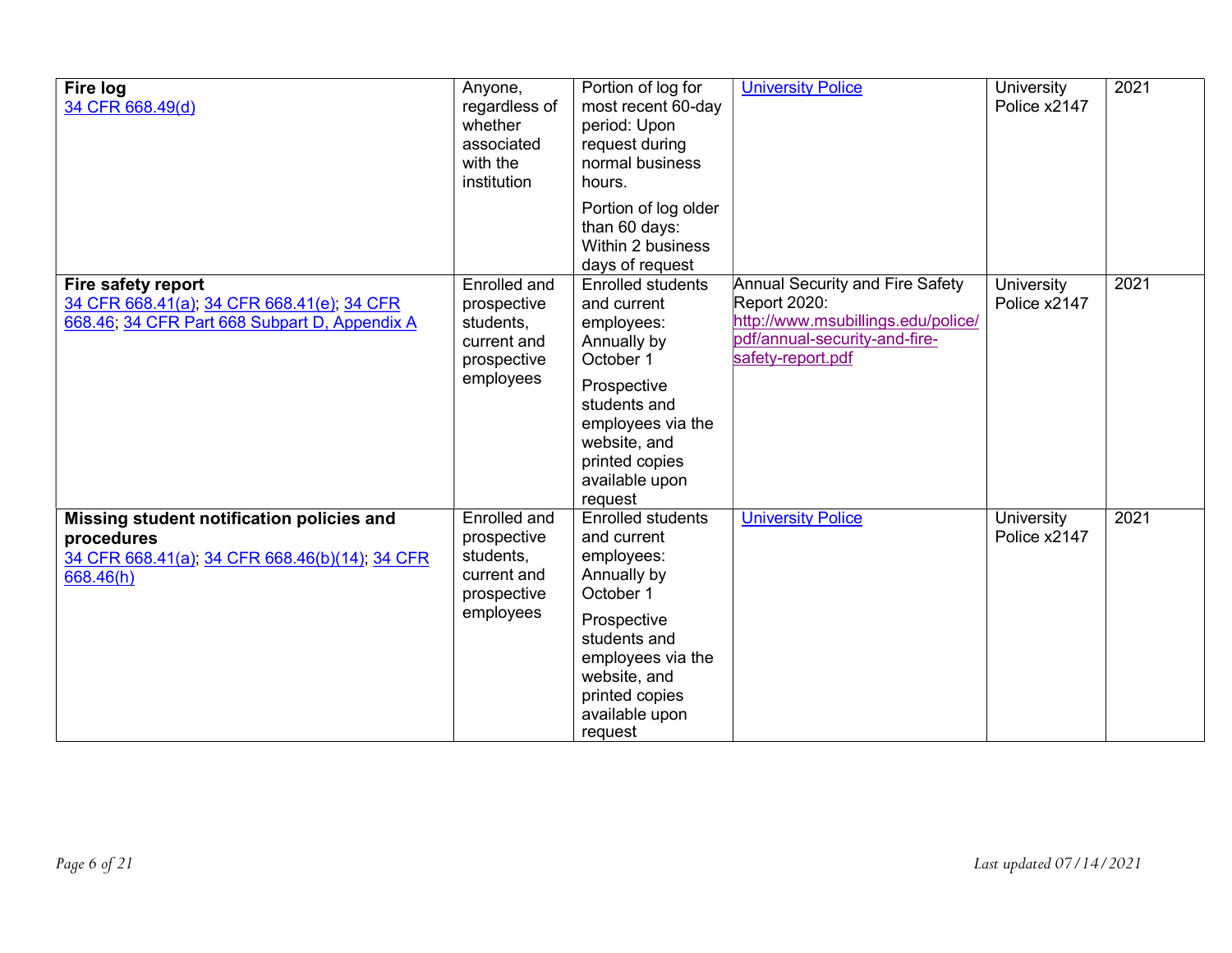| <b>Timely warning</b><br>34 CFR 668.41(a), 34 CFR 668.41(e), 34 CFR<br>668.46, 34 CFR Part 668 Subpart D, Appendix A                                           | Campus<br>community<br>(students and<br>employees)                                  | Occurrence of<br>crime reported to<br>campus security<br>authorities or local<br>police agencies<br>that institution<br>considers to<br>represent a threat<br>to students and<br>employees | <b>University Police</b>                                                                                                                                     | University<br>Police x2147                                                                                      | 2021 |
|----------------------------------------------------------------------------------------------------------------------------------------------------------------|-------------------------------------------------------------------------------------|--------------------------------------------------------------------------------------------------------------------------------------------------------------------------------------------|--------------------------------------------------------------------------------------------------------------------------------------------------------------|-----------------------------------------------------------------------------------------------------------------|------|
| Registered sex offenders information                                                                                                                           | Enrolled and<br>prospective<br>students,<br>current and<br>prospective<br>employees | <b>Enrolled students</b><br>and current<br>employees:<br>Annually by<br>October 1<br>Prospective<br>students and<br>employees: Upon<br>request                                             | http://www.msubillings.ed<br>u/police/clery.htm<br>Yellowstone County Sex &<br>Violent Offender Registry:<br>http://www.msubillings.ed<br>u/police/clery.htm | University<br>Police<br>x2147                                                                                   | 2021 |
| Outcome of institutional disciplinary<br>proceedings against alleged perpetrator of a<br>crime of violence or non-forcible sex offense<br>$[34$ CFR 668.46(k)] | Alleged victim<br>or next of kin<br>if alleged<br>victim is<br>deceased             | Upon written<br>request                                                                                                                                                                    | <b>Vice Chancellor for Student</b><br><b>Access &amp; Success</b>                                                                                            | Vice<br>Chancellor for<br><b>Student</b><br>Access &<br><b>Success</b><br>x2307                                 | 2021 |
| <b>Health and Safety</b>                                                                                                                                       |                                                                                     |                                                                                                                                                                                            |                                                                                                                                                              |                                                                                                                 |      |
| <b>Vaccinations Policies</b><br>[HEOA Section 488(a)(1)(E): amended HEA Section<br>485(a)(1) (20 U.S.C. 1092(a)(1)).                                           | Enrolled and<br>prospective<br>students                                             | Made available<br>through appropriate<br>publications,<br>mailings, or<br>electronic media                                                                                                 | http://www.msubillings.edu/stu<br>denthealth/immunizations.htm                                                                                               | <b>Student</b><br>Health<br><b>Services</b><br>x2153<br>Admissions &<br><b>New Student</b><br>Services<br>x2888 | 2021 |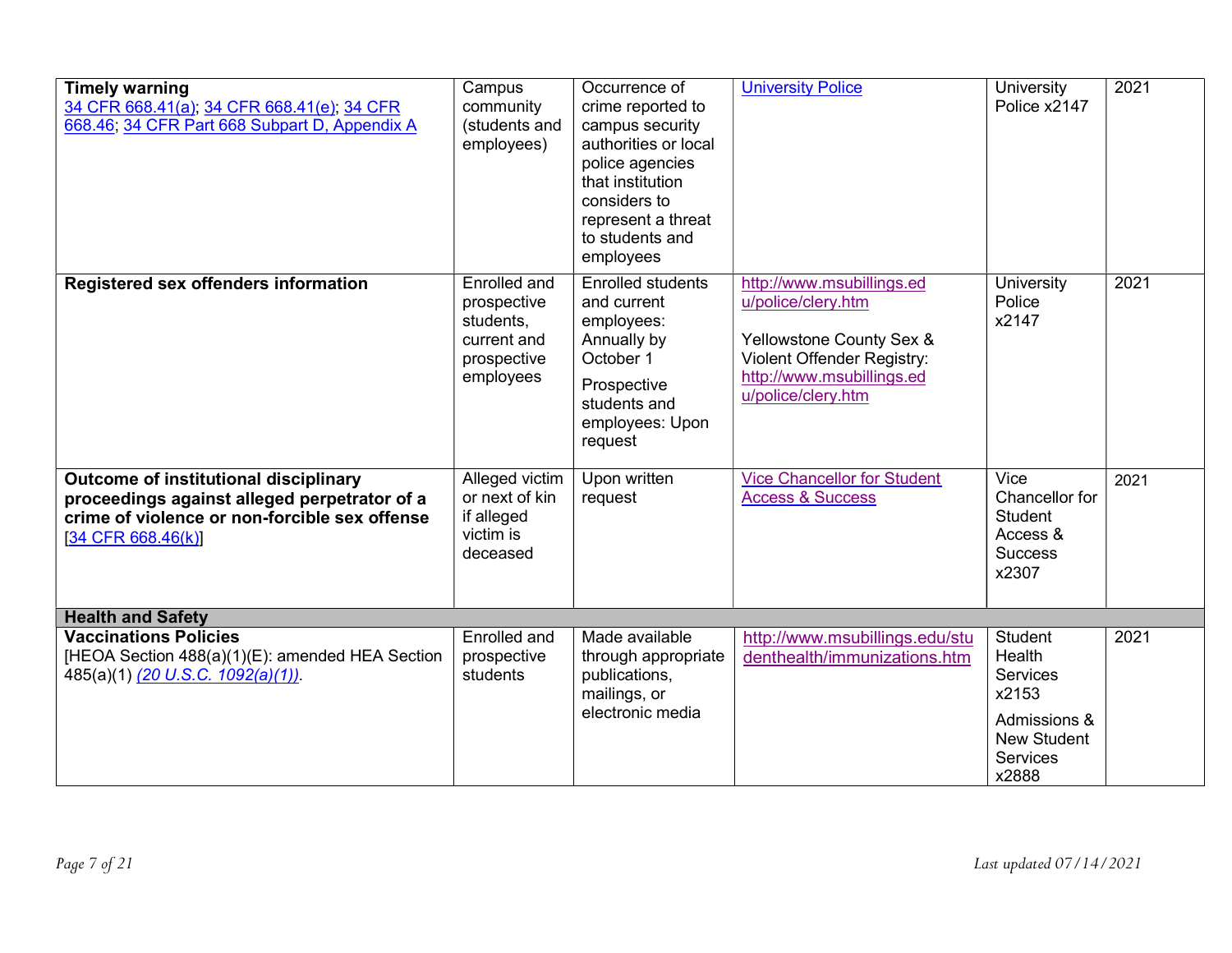| <b>Drug and Alcohol Prevention Program</b><br><b>Disclosures</b> and evidence of distribution to all<br>students and employees<br>34 CFR 86 | Enrolled<br>students,<br>employees    | Distributed to<br>enrolled students<br>and current<br>employees<br>annually.<br>Public- available<br>online or printed<br>copies upon<br>request | http://www.msubillings.edu/studenth<br>ealth/alcohol policy.htm<br>Students:<br>https://www.msubillings.edu/eve<br><u>rfi/</u><br>Employees:<br>http://www.msubillings.edu/vcs<br>a/code of conduct/part 2.htm<br><b>#i</b><br>Evidence of distribution is<br>available from the two offices<br>listed. | <b>Student</b><br>Health<br><b>Services</b><br>x2153<br>Human<br><b>Resources</b><br>x2278 | 2021 |
|---------------------------------------------------------------------------------------------------------------------------------------------|---------------------------------------|--------------------------------------------------------------------------------------------------------------------------------------------------|---------------------------------------------------------------------------------------------------------------------------------------------------------------------------------------------------------------------------------------------------------------------------------------------------------|--------------------------------------------------------------------------------------------|------|
| Drug & Alcohol Prevention Program Biennial<br><b>Review</b>                                                                                 | Enrolled &<br>Prospective<br>students | Available online or<br>printed copies upon<br>request                                                                                            | 2018-2020 Report:<br>http://www.msubillings.edu/vcs<br>a/pdf/Biennial Review Efforts.<br>pdf                                                                                                                                                                                                            | Vice<br>Chancellor of<br><b>Student</b><br>Access &<br><b>Success</b><br>X2307             | 2021 |
| Programs to prevent dating violence, domestic<br>violence, sexual assault and stalking<br>$[34$ CFR 668.46(b)(11); 34 CFR 668.46(i)]        | Enrolled<br>students,<br>employees    | Distributed to<br>enrolled students<br>and current<br>employees<br>annually.                                                                     | Information distributed in annual<br>security report - see section<br>above<br>EverFi Haven Program:<br>https://www.msubillings.edu/eve<br>rfi/                                                                                                                                                         | University<br>Police<br>x2147<br><b>Student</b><br>Health<br>Services<br>x2153             | 2021 |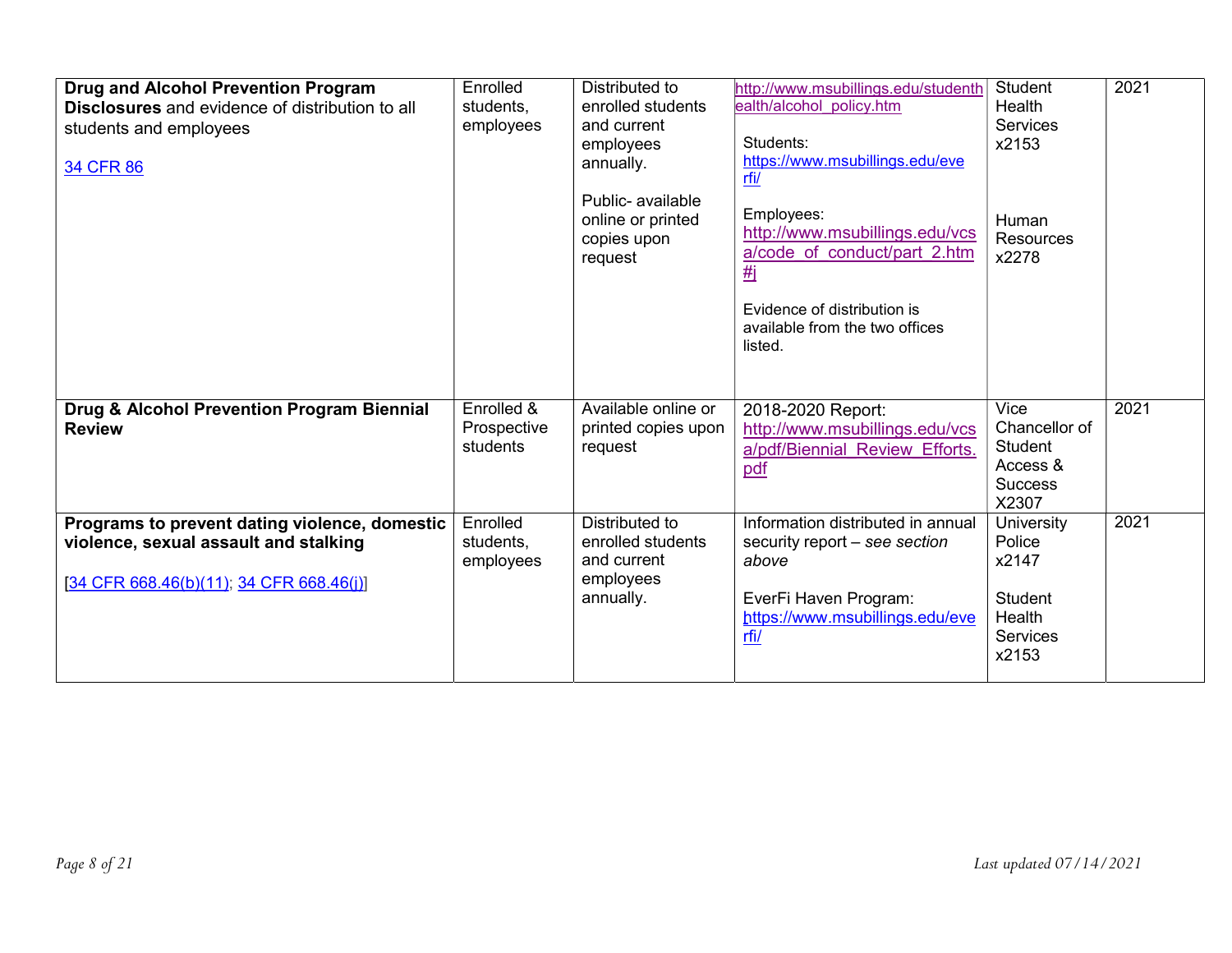| <b>Educational Programs, Instructional Facilities &amp; Faculty</b>                                                                                                                                                                                                                                                                                                                                                                                                                                                            |                                            |                                                                                            |                                                                                                                                                                                                                                                                                                                                                                                                                                                                                                                                                                                                              |                                                                                                                                   |      |  |
|--------------------------------------------------------------------------------------------------------------------------------------------------------------------------------------------------------------------------------------------------------------------------------------------------------------------------------------------------------------------------------------------------------------------------------------------------------------------------------------------------------------------------------|--------------------------------------------|--------------------------------------------------------------------------------------------|--------------------------------------------------------------------------------------------------------------------------------------------------------------------------------------------------------------------------------------------------------------------------------------------------------------------------------------------------------------------------------------------------------------------------------------------------------------------------------------------------------------------------------------------------------------------------------------------------------------|-----------------------------------------------------------------------------------------------------------------------------------|------|--|
| Catalog(s) of the Institution<br>(e.g. Undergraduate, Graduate, program specific)<br>Current degree programs and other<br>$\bullet$<br>educational and training programs<br>Instructional, laboratory, and other physical<br>$\bullet$<br>plant facilities that relate to the academic<br>program<br>Faculty and other instructional personnel<br>$\bullet$<br>Any plans by the school for improving the<br>academic program [upon determination by<br>the school that such a plan exists<br>$[34$ CFR 668.41(a) –(d); 668.43] | Enrolled &<br>prospective<br>students      | Made available<br>through appropriate<br>publications,<br>mailings, or<br>electronic media | Undergraduate Degrees &<br>Programs:<br>http://www.msubillings.edu/futur<br>e/degrees.htm<br>Graduate Degrees & Programs:<br>http://www.msubillings.edu/grad/<br>programs.htm<br>http://www.msubillings.edu/catal<br>ogs/<br>Undergraduate 2020-21:<br>https://catalog.msub<br>$\bullet$<br>illings.edu/undergra<br>duate/<br>City College 2020-21:<br>https://catalog.msub<br>$\bullet$<br>illings.edu/cc/<br>Graduate 2020-21:<br>https://catalog.msub<br>$\bullet$<br>illings.edu/graduate/<br>Academic Master Plan:<br>http://www.msubillings.edu/prov<br>ost/Academic%20Affairs%20Ma<br>ster%20Plan.htm | Calendars:<br>Registrar<br>x2158<br>Programs &<br>Faculty:<br>Provost &<br>Vice<br>Chancellor for<br>Academic<br>Affairs<br>x2367 | 2021 |  |
| <b>Student Financial Assistance Information &amp; Policies</b>                                                                                                                                                                                                                                                                                                                                                                                                                                                                 |                                            |                                                                                            |                                                                                                                                                                                                                                                                                                                                                                                                                                                                                                                                                                                                              |                                                                                                                                   |      |  |
| <b>Verification</b>                                                                                                                                                                                                                                                                                                                                                                                                                                                                                                            | Applicants<br>selected for<br>verification | Timely so applicant<br>can complete<br>verification by<br>deadline                         | http://www.msubillings.edu/finai<br>d/Definitions.htm                                                                                                                                                                                                                                                                                                                                                                                                                                                                                                                                                        | <b>Financial Aid</b><br>x2188                                                                                                     | 2021 |  |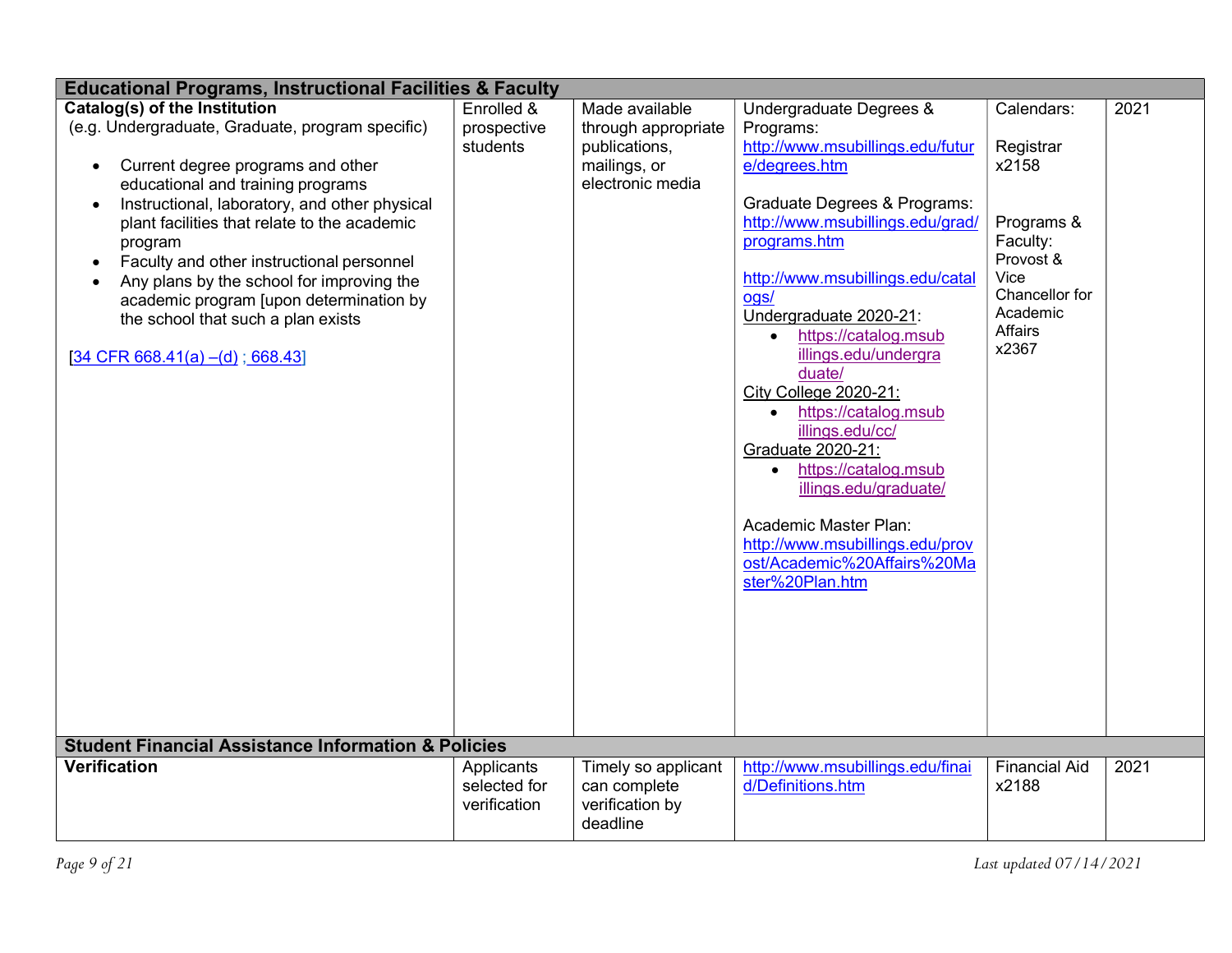| Satisfactory Academic Progress policies and<br>procedures<br><b>Cost of Attendance</b><br>Including estimates of: tuition/fees, books and<br>supplies, room and board, transportation costs<br>(such as commuting) if applicable, and any<br>additional costs associated with the program in<br>which the student is enrolled or expressed an<br>interest<br>$[34 \text{ CFR } \underline{668.41(a) - (d)}$ ; 668.43 | Enrolled &<br>prospective<br>students<br>Enrolled &<br>prospective<br>students | Made available<br>through appropriate<br>publications,<br>mailings, or<br>electronic media<br>Made available<br>through appropriate<br>electronic media | http://www.msubillings.edu/finai<br>d/SAP.htm<br>PDF of policy is available for<br>printing on the above URL.<br>http://www.msubillings.edu/finai<br>d/CostOfAttendance.htm | <b>Financial Aid</b><br>x2188<br><b>Financial Aid</b><br>x2188 | 2021<br>2021 |
|----------------------------------------------------------------------------------------------------------------------------------------------------------------------------------------------------------------------------------------------------------------------------------------------------------------------------------------------------------------------------------------------------------------------|--------------------------------------------------------------------------------|---------------------------------------------------------------------------------------------------------------------------------------------------------|-----------------------------------------------------------------------------------------------------------------------------------------------------------------------------|----------------------------------------------------------------|--------------|
| Eligibility requirements and applying for aid                                                                                                                                                                                                                                                                                                                                                                        | Enrolled &<br>prospective<br>students                                          | Made available<br>through electronic<br>media                                                                                                           | http://www.msubillings.edu/finai<br>d/Apply for Aid.htm<br>http://www.msubillings.edu/finai<br>d/Rights-Resp.htm                                                            | <b>Financial Aid</b><br>x2188                                  | 2021         |
| <b>Awarding of Title IV funds</b>                                                                                                                                                                                                                                                                                                                                                                                    | Enrolled &<br>prospective<br>students                                          | Made available<br>through electronic<br>media                                                                                                           | http://www.msubillings.edu/finai<br>d/Types of Aid.htm                                                                                                                      | <b>Financial Aid</b><br>x2188                                  | 2021         |
| <b>Academic Year Definition</b>                                                                                                                                                                                                                                                                                                                                                                                      | Enrolled &<br>prospective<br>students                                          | Made available<br>through appropriate<br>electronic media                                                                                               | http://www.msubillings.edu/finai<br>d/Definitions.htm                                                                                                                       | <b>Financial Aid</b><br>x2188                                  | 2021         |
| <b>Professional Judgment</b>                                                                                                                                                                                                                                                                                                                                                                                         | Enrolled &<br>prospective<br>students                                          | Made available<br>through appropriate<br>electronic media                                                                                               | http://www.msubillings.edu/finai<br>d/Definitions.htm<br>Professional Judgement Form:<br>http://www.msubillings.edu/finai<br>d/forms.htm                                    | <b>Financial Aid</b><br>x2188                                  | 2021         |
| <b>Dependency Overrides</b>                                                                                                                                                                                                                                                                                                                                                                                          | Enrolled &<br>prospective<br>students                                          | Made available<br>through appropriate<br>electronic media                                                                                               | http://www.msubillings.edu/finai<br>d/Definitions.htm<br>Independent Appeal Form:<br>http://www.msubillings.edu/finai<br>d/forms.htm                                        | <b>Financial Aid</b><br>x2188                                  | 2021         |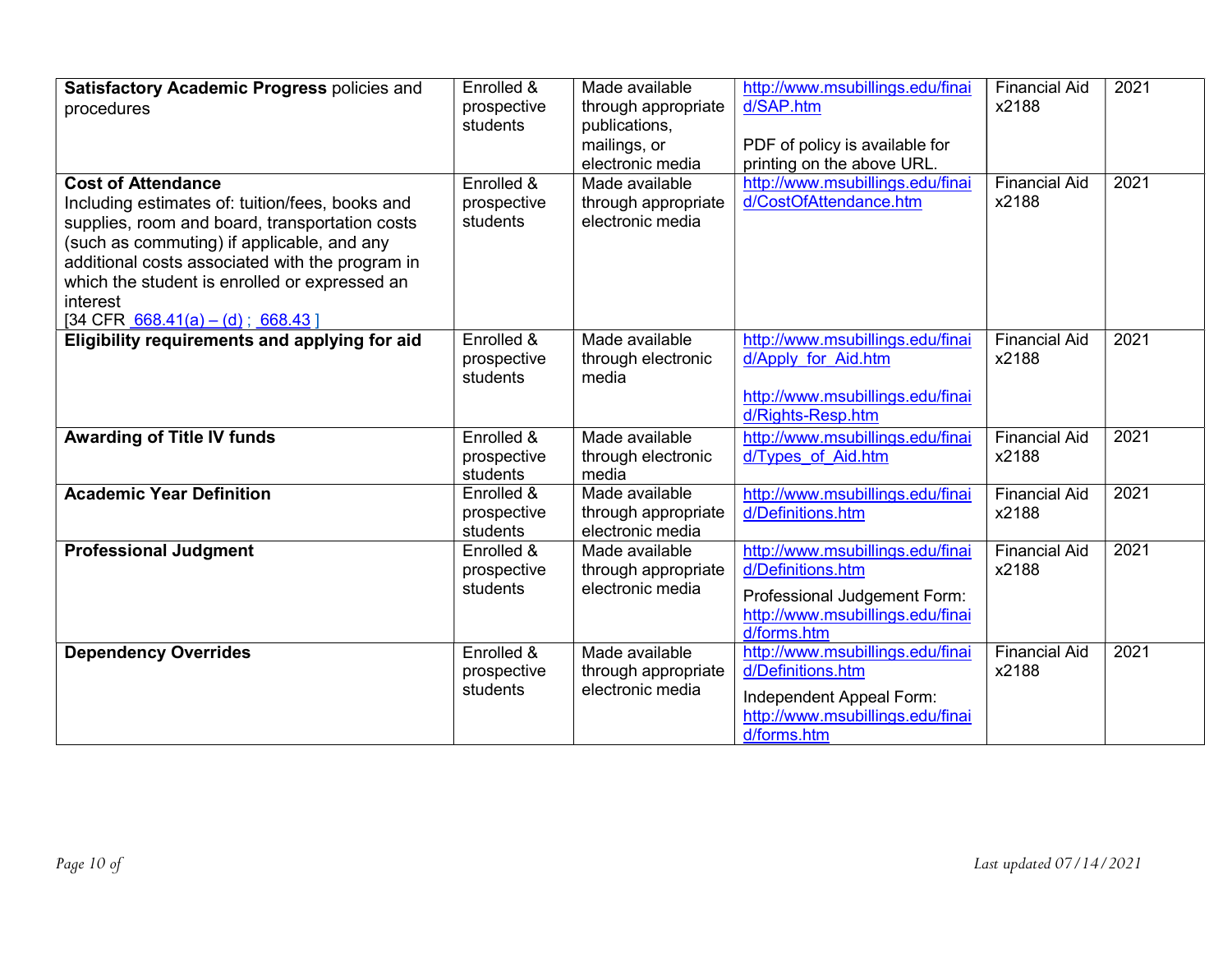| <b>Repeat Coursework</b>                                                                                                                                                                                                                                                  | Enrolled &<br>prospective<br>students | Made available<br>through appropriate<br>mailings,<br>publications and<br>electronic media | http://www.msubillings.edu/finai<br>d/Definitions.htm<br>http://www.msubillings.edu/catal<br>ogs/<br><b>University</b><br>$\bullet$<br>2020-<br>21:https://catal<br>og.msubillings.<br>edu/undergrad<br>uate/admission<br>s-registration/<br>City College 2020-<br>21:<br>https://catalog.msu<br>billings.edu/cc/admi<br>ssions-registration/<br>Graduate 2020-<br>21:<br>https://catalog.m<br>subillings.edu/gr<br>aduate/graduate-<br>programs- | <b>Financial Aid</b><br>x2188<br>Registrar<br>x2158<br>Jacket<br>Student<br>Central 406-<br>247-3000 | 2021 |
|---------------------------------------------------------------------------------------------------------------------------------------------------------------------------------------------------------------------------------------------------------------------------|---------------------------------------|--------------------------------------------------------------------------------------------|---------------------------------------------------------------------------------------------------------------------------------------------------------------------------------------------------------------------------------------------------------------------------------------------------------------------------------------------------------------------------------------------------------------------------------------------------|------------------------------------------------------------------------------------------------------|------|
| <b>Financial Aid Forms &amp; Worksheets</b>                                                                                                                                                                                                                               | Enrolled &<br>prospective<br>students | Made available<br>through appropriate<br>mailings and<br>electronic media                  | admissions/<br>http://www.msubillings.edu/finai<br>d/forms.htm                                                                                                                                                                                                                                                                                                                                                                                    | <b>Financial Aid</b><br>x2188                                                                        | 2021 |
| Types of Aid A description of all the Federal, State,<br>local, private and institutional student financial<br>assistance programs (need based and non-need<br>based) available to students who enroll at the<br>institution.<br>$[34$ CFR 668.41 (a)-(d); 668.42; 668.43 | Enrolled &<br>prospective<br>students | Made available<br>through appropriate<br>mailings,<br>publications and<br>electronic media | http://www.msubillings.edu/finai<br>d/Types of Aid.htm<br>http://www.msubillings.edu/catal<br>ogs/                                                                                                                                                                                                                                                                                                                                                | <b>Financial Aid</b><br>x2188                                                                        | 2021 |
| Notice of Federal Student Financial Aid<br><b>Penalties for Drug Law Violations</b><br>[34 CFR 668.40]                                                                                                                                                                    | Enrolled<br>students                  | Notice mailed each<br>term after the<br>census date (also<br>available on the<br>website)  | http://www.msubillings.edu/stuaf<br>f/loss.htm                                                                                                                                                                                                                                                                                                                                                                                                    | <b>Financial Aid</b><br>X2188                                                                        | 2021 |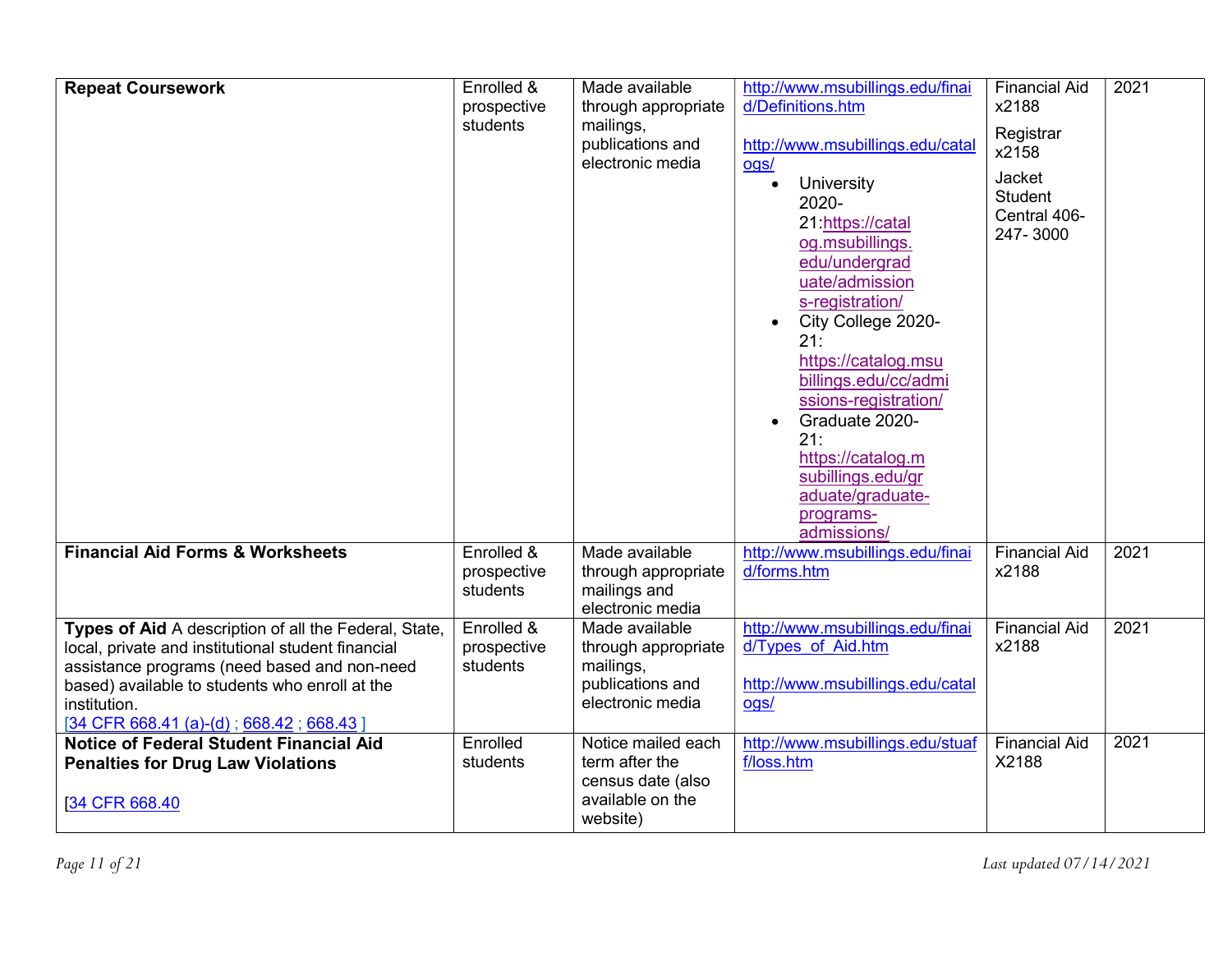| <b>Rights and responsibilities of students</b>                                                  | Enrolled &              | Made available                       | http://www.msubillings.edu/finai                      | <b>Financial Aid</b>    | 2021 |
|-------------------------------------------------------------------------------------------------|-------------------------|--------------------------------------|-------------------------------------------------------|-------------------------|------|
| receiving financial assistance                                                                  | prospective             | through appropriate                  | d/Rights-Resp.htm                                     | x2188                   |      |
|                                                                                                 | students                | publications,                        |                                                       |                         |      |
|                                                                                                 |                         | mailings, or<br>electronic media     | http://www.msubillings.edu/catal<br>ogs/              |                         |      |
| $[34 \text{ C.F.R. } $668.42(c)$ ; 685.304(a); 685.304(b);                                      |                         |                                      | University 2020-21:                                   |                         |      |
| 668.42; 674.42(b)]                                                                              |                         |                                      | https://catalog.msubilli                              |                         |      |
|                                                                                                 |                         |                                      | ngs.edu/undergraduat                                  |                         |      |
|                                                                                                 |                         |                                      | e/financial-aid-                                      |                         |      |
|                                                                                                 |                         |                                      | scholarships/                                         |                         |      |
|                                                                                                 |                         |                                      | City College 2020-<br>21:https://catalog.m            |                         |      |
|                                                                                                 |                         |                                      | subillings.edu/cc/fin                                 |                         |      |
|                                                                                                 |                         |                                      | ancial-aid-                                           |                         |      |
|                                                                                                 |                         |                                      | scholarships/                                         |                         |      |
|                                                                                                 |                         |                                      | Graduate 2020-21:                                     |                         |      |
|                                                                                                 |                         |                                      | https://catalog.msubill<br>ings.edu/graduate/fin      |                         |      |
|                                                                                                 |                         |                                      | ancial-aid-                                           |                         |      |
|                                                                                                 |                         |                                      | scholarships/                                         |                         |      |
| <b>Study Abroad Financial Aid Eligibility Students</b>                                          | Enrolled &              | Made available                       | http://www.msubillings.edu/intern                     | International           | 2021 |
| enrollment in a program of study abroad                                                         | prospective<br>students | through appropriate<br>publications, | ationalstudies/admissions/index.                      | <b>Studies</b><br>x1705 |      |
| approved for credit by MSUB may be considered<br>enrollment at MSUB for the purpose of applying |                         | mailings, or                         | htm<br>http://www.msubillings.edu/cat                 |                         |      |
| for assistance under Title IV                                                                   |                         | electronic media                     | alogs/                                                |                         |      |
| $[34 \text{ C.F.R. } \S 668.43(a)(9)]$                                                          |                         |                                      | University 2020-21:<br>$\bullet$                      | <b>Financial Aid</b>    |      |
|                                                                                                 |                         |                                      | https://catalog.msubillin                             | x2188                   |      |
|                                                                                                 |                         |                                      | gs.edu/undergraduate/fi<br>nancial-aid-               |                         |      |
|                                                                                                 |                         |                                      | scholarships/                                         |                         |      |
|                                                                                                 |                         |                                      |                                                       |                         |      |
|                                                                                                 |                         |                                      | City College 2020-21:<br>https://catalog.msubillings. |                         |      |
|                                                                                                 |                         |                                      | edu/cc/financial-aid-                                 |                         |      |
|                                                                                                 |                         |                                      | scholarships/                                         |                         |      |
|                                                                                                 |                         |                                      |                                                       |                         |      |
|                                                                                                 |                         |                                      |                                                       |                         |      |
|                                                                                                 |                         |                                      | Graduate 2020-<br>21:https://catalog.m                |                         |      |
|                                                                                                 |                         |                                      | subillings.edu/gradu<br>ate/financial-aid-            |                         |      |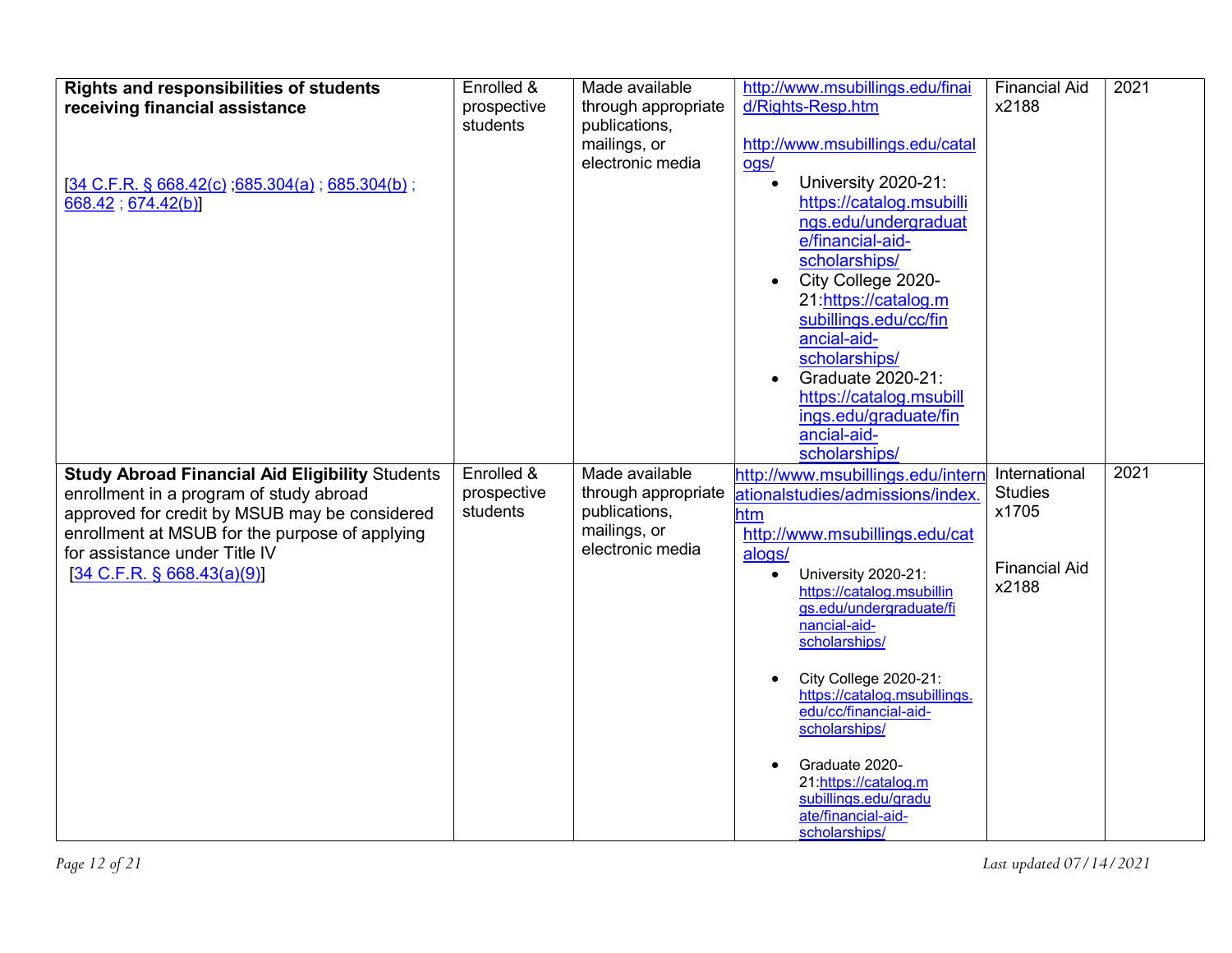| <b>Net Price Calculator</b>                                                                                                                                                                                                                                                                                                   |                                                                                       |                                                                                          |                                                                                                                                      |                                                                                 |                   |  |
|-------------------------------------------------------------------------------------------------------------------------------------------------------------------------------------------------------------------------------------------------------------------------------------------------------------------------------|---------------------------------------------------------------------------------------|------------------------------------------------------------------------------------------|--------------------------------------------------------------------------------------------------------------------------------------|---------------------------------------------------------------------------------|-------------------|--|
| <b>Net Price Calculator</b><br>[20 U.S.C. 1015a(a), 20 U.S.C. 1015a(h)                                                                                                                                                                                                                                                        | Enrolled and<br>prospective<br>students, their<br>families, and<br>other<br>consumers | Annually                                                                                 | <b>MSU Billings:</b><br>https://www.msubillings.edu/n<br>etprice/sr/<br>City College:<br>http://www.msubillings.edu/net<br>price/cc/ | <b>Financial Aid</b><br>x2188<br>Institutional<br>Research:<br>406-247-<br>5752 | 2021              |  |
| <b>Student Loan Information</b>                                                                                                                                                                                                                                                                                               |                                                                                       |                                                                                          |                                                                                                                                      |                                                                                 |                   |  |
| <b>Terms and Conditions for Federal Loans</b><br>A description of the terms and conditions of the Title<br>IV, HEA loans students can receive<br>[34 C.F.R. § 668.42(a)(4), HEOA Sec. 488(c)<br>amended HEA Sec. 485(d)]                                                                                                      | Enrolled &<br>prospective<br>students                                                 | Made available<br>through appropriate<br>electronic media                                | http://www.msubillings.edu/finai<br>d/Loans.htm<br>http://www.msubillings.edu/bem<br>oneysmart/studentloans.htm                      | <b>Financial Aid</b><br>x2188                                                   | 2021              |  |
| Loan submission and accessibility disclosure<br>Information disclosed to students or parents of<br>students who enter into an agreement regarding a<br>Title IV, HEA loan that the loan will be submitted to<br>NSLDS and accessible by authorized agencies,<br>lenders, and institutions<br>[HEOA 489 amended HEA Sec. 485B] | Enrolled &<br>prospective<br>students                                                 | Made available<br>through appropriate<br>electronic media                                | http://www.msubillings.edu/finai<br>d/Loans.htm                                                                                      | <b>Financial Aid</b><br>x2188                                                   | 2021              |  |
| <b>Perkins Loan Disclosure</b>                                                                                                                                                                                                                                                                                                | Enrolled &<br>prospective<br>students                                                 | Made available on<br>the website for<br>enrolled and<br>prospective<br>students.         | http://www.msubillings.edu/finai<br>d/Loans.htm                                                                                      | <b>Financial Aid</b><br>x2188                                                   | $\overline{20}21$ |  |
|                                                                                                                                                                                                                                                                                                                               |                                                                                       | Borrowers also<br>receive a printed<br>copy in their<br>Perkins Loan<br>Borrower Packet. | http://www.msubillings.edu/finai<br>d/forms/2016-<br>2017/FEDERAL%20PERKINS<br>%20LOAN%20PROGRAM%20<br>Disclosure.pdf                |                                                                                 |                   |  |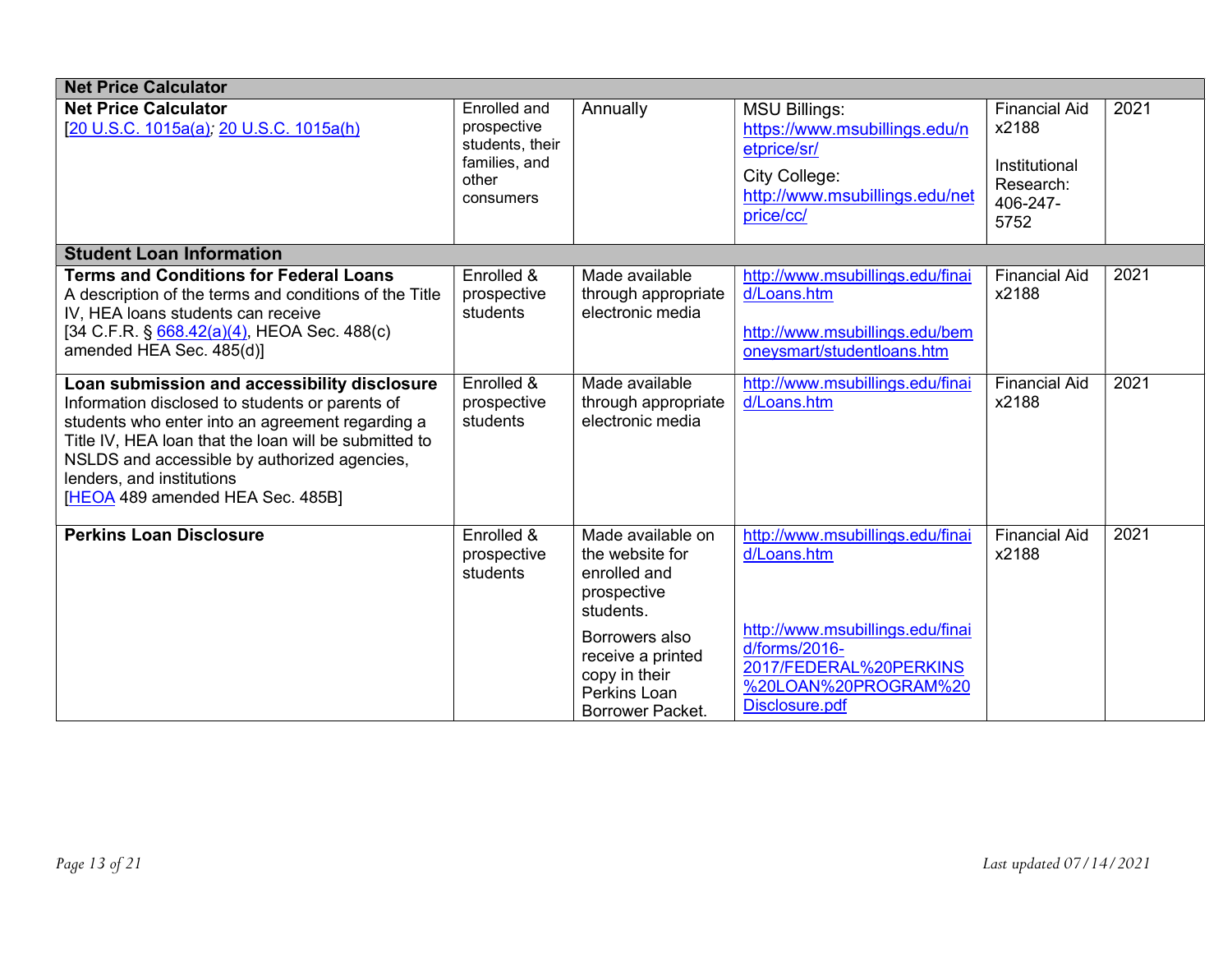| <b>Entrance Counseling - Title IV loan programs</b><br>$34$ CFR 685.304(a)]                                                   | All "first-time"<br>borrowers of<br><b>Direct Loans</b><br>complete<br>counseling<br>each<br>academic<br>vear.                                                      | Prior to first<br>disbursement of a<br>loan                                                                                                                                   | http://www.msubillings.edu/finai<br>d/Loans.htm        | <b>Financial Aid</b><br>x2188 | 2021 |
|-------------------------------------------------------------------------------------------------------------------------------|---------------------------------------------------------------------------------------------------------------------------------------------------------------------|-------------------------------------------------------------------------------------------------------------------------------------------------------------------------------|--------------------------------------------------------|-------------------------------|------|
| Exit Counseling - Title IV Ioan programs<br>[34 CFR 685.304(b); 668.42(c)(6); 674.42(b)]                                      | All student<br>borrowers of<br>a loan made<br>under the<br>Federal<br>Perkins Loan,<br>Direct Loan,<br>or Federal<br>Family<br>Education<br>Loan (FFEL)<br>programs | Shortly before the<br>borrower ceases at<br>least half-time<br>enrollment, or<br>within 30 days of<br>the borrower<br>leaving school or<br>completing study<br>abroad program | http://www.msubillings.edu/finai<br>d/Loans.htm        | <b>Financial Aid</b><br>x2188 | 2021 |
| <b>Loan Repayment Calculator</b>                                                                                              | Enrolled &<br>Prospective<br>students                                                                                                                               | Made available<br>through appropriate<br>mailings &<br>electronic media                                                                                                       | http://www.msubillings.edu/finai<br>d/Loans.htm        | <b>Financial Aid</b><br>x2188 | 2021 |
| <b>Preferred Lender List and Private Education</b><br><b>Loan Disclosures</b><br>[34 CFR 601.2, 34 CFR 601.10, 668.14(b)(28)] | <b>NA</b>                                                                                                                                                           | <b>NA</b>                                                                                                                                                                     | MSU Billings does not have a<br>preferred lender list. | <b>Financial Aid</b><br>x2188 | 2021 |
| <b>Self-Certification Form</b><br>[34 CFR 601.2, 34 CFR 601.11(d); 601.30;<br>668.14(b)(29)                                   | Prospective<br>private<br>education<br>loan borrower                                                                                                                | Form and<br>information<br>provided upon<br>request to loan<br>applicant                                                                                                      | http://www.msubillings.edu/finai<br>d/Loans.htm        | <b>Financial Aid</b><br>x2188 | 2021 |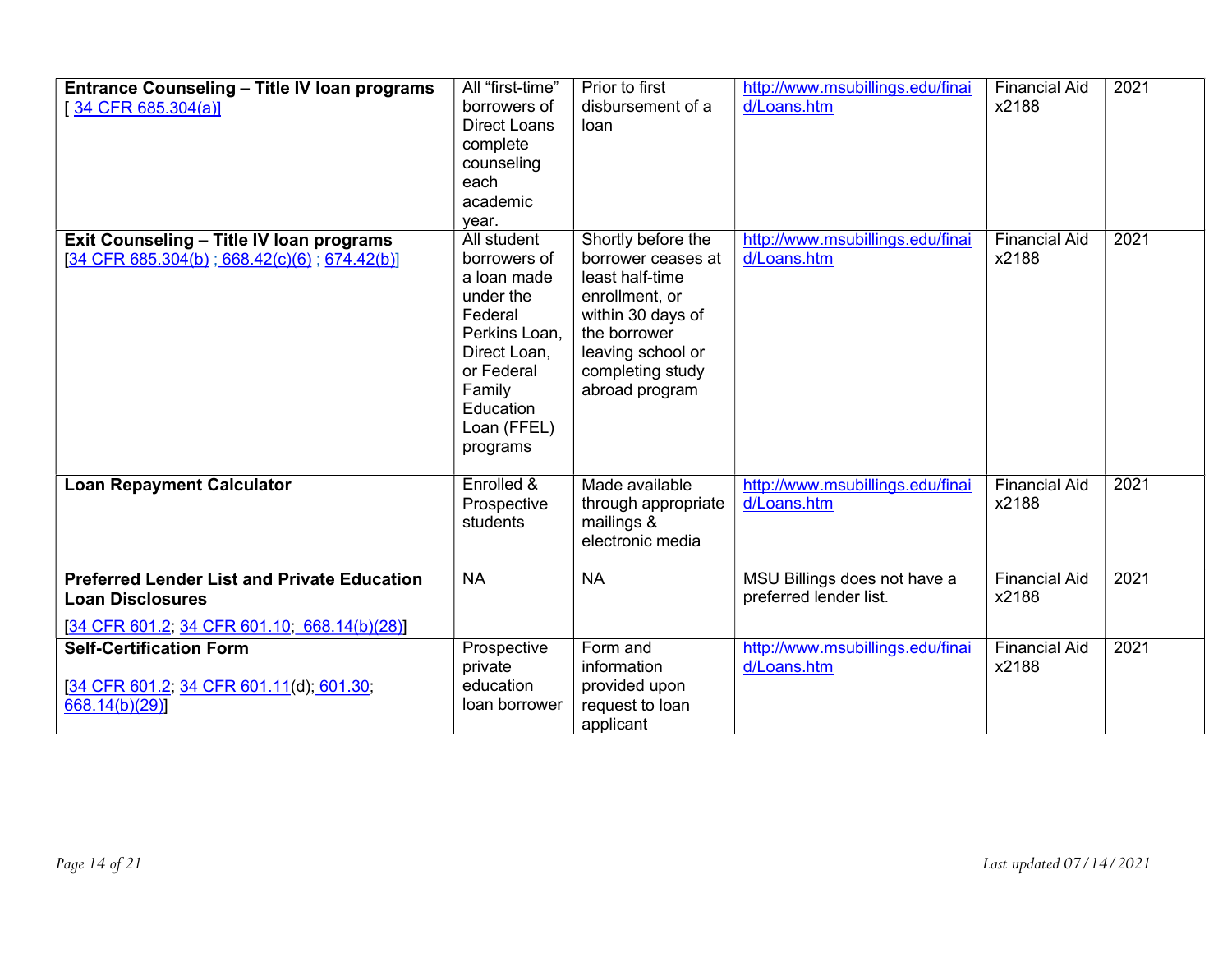| <b>Institutional Code of Conduct</b><br>Information regarding private education<br>loans, including the institution's code of<br>conduct.<br>[34 C.F.R. §§ 601.10, 601.11,<br>601.30, 668.14(b)(27)]                                                                                                                                                                    | Prospective<br>private<br>education<br>loan borrower | When providing<br>private education<br>loan information.                                        | http://www.msubillings.edu/fin<br>aid/forms.htm<br>http://www.msubillings.edu/FinA<br>id/PDF/Code OF Conduct 042<br>009.pdff | <b>Financial Aid</b><br>x2188                                                                | 2018 |
|-------------------------------------------------------------------------------------------------------------------------------------------------------------------------------------------------------------------------------------------------------------------------------------------------------------------------------------------------------------------------|------------------------------------------------------|-------------------------------------------------------------------------------------------------|------------------------------------------------------------------------------------------------------------------------------|----------------------------------------------------------------------------------------------|------|
| Accreditation, Approval, and Licensure of Institution and Programs                                                                                                                                                                                                                                                                                                      |                                                      |                                                                                                 |                                                                                                                              |                                                                                              |      |
| <b>Accreditor and Licensure Information:</b><br>names of associations, agencies, and/or<br>governmental bodies that accredit, approve,<br>or license the institution and its programs;<br>and procedures for obtaining or reviewing<br>documents describing accreditation,<br>approval, or licensing<br>$[34 \text{ C.F.R. } \frac{6668.41(a) - (d), 668.43(a)(6)]}{2}$ | Enrolled &<br>prospective<br>students                | Made available<br>through appropriate<br>publications,<br>mailings, or<br>electronic media      | http://www.msubillings.edu/ass<br>essment/                                                                                   | Director of<br>Assessment<br>&<br>Accreditation<br>x2204                                     | 2021 |
| <b>Facilities and Services for Students With Disabilities</b>                                                                                                                                                                                                                                                                                                           |                                                      |                                                                                                 |                                                                                                                              |                                                                                              |      |
| Services and facilities available to<br>students with disabilities, including<br>students with intellectual disabilities<br>[34 C.F.R. § 668.41 (a)-(d), 34 CFR<br>668.43, 34 CFR 668.231,668.43(a)(7),<br>HEOA Sec. 111<br>amended HEA Title I, Part C: added<br>HEA 132(i)(1)(V) (20 U.S.C.<br>$1015a(i)(1)(V))$ ]                                                    | Enrolled &<br>prospective<br>students                | Made available<br>through<br>appropriate<br>publications,<br>mailing, or<br>electronic<br>media | http://www.msubillings.edu/dss/                                                                                              | <b>Disability</b><br>Support<br>Services<br>x2283<br>DSS at City<br>College 406-<br>247-3029 | 2018 |
| <b>Copyright Infringement Policies and Sanctions/Computer Use and File Sharing</b>                                                                                                                                                                                                                                                                                      |                                                      |                                                                                                 |                                                                                                                              |                                                                                              |      |
| Policies and sanctions related to<br>copyright infringement, including a<br>statement that unauthorized distribution of<br>copyrighted materials, such as peer-to-peer<br>file sharing.<br>$[34 \text{ C.F.R. }$ § 668.43(a)(10)]                                                                                                                                       | Enrolled &<br>prospective<br>students                | Made available<br>through appropriate<br>publications,<br>mailings, or<br>electronic media      | Information Technology:<br>http://www.msubillings.edu/it/net<br>work/                                                        | Information<br>Technology<br>406-247-5700                                                    | 2018 |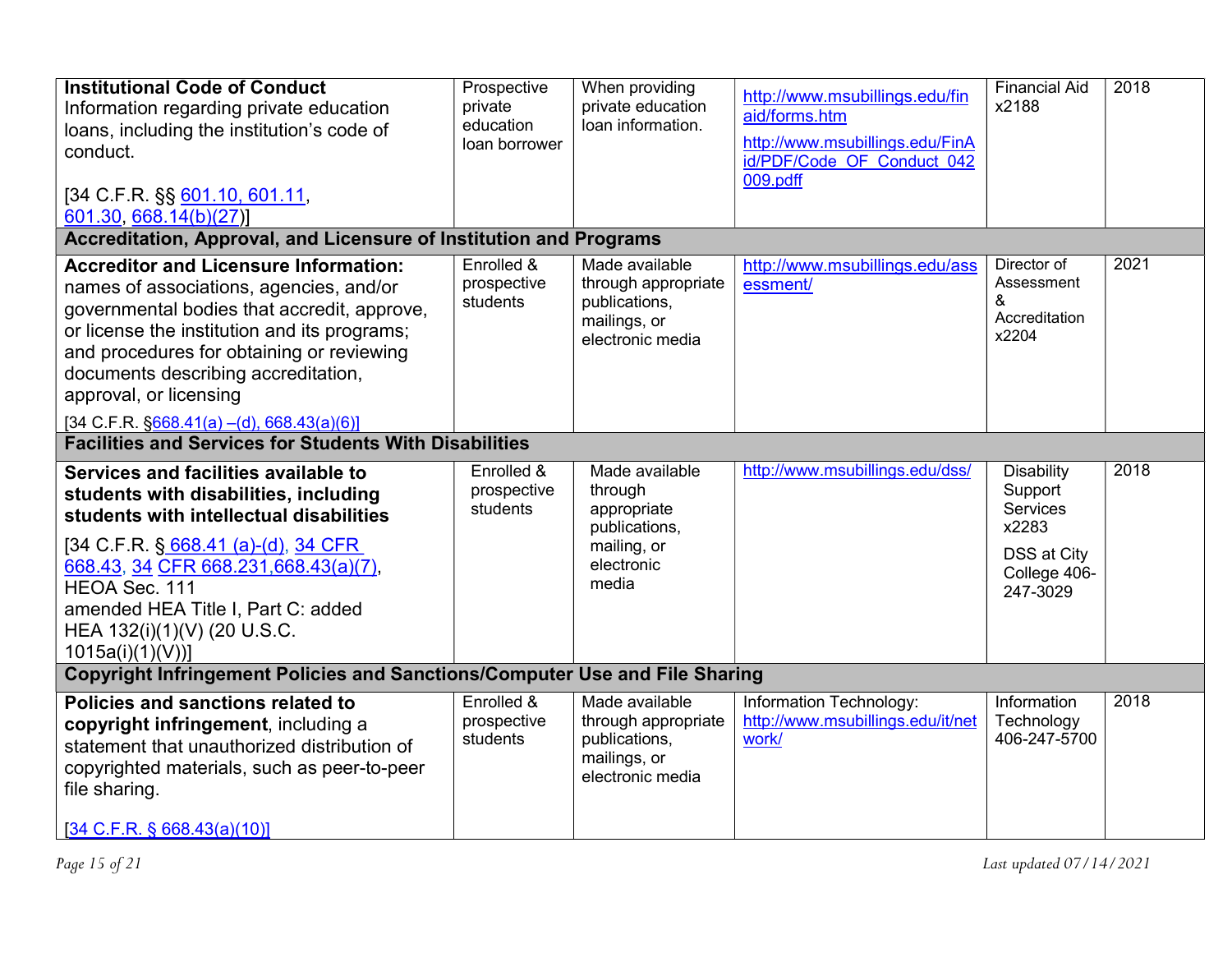| <b>Transfer Credit Policies and Articulation Agreements</b>                                                                                                                                                                                                                                                             |                                         |                                                                                            |                                                                                                                                                                                                                                                                                                                                                                                |                                                                                       |      |  |  |
|-------------------------------------------------------------------------------------------------------------------------------------------------------------------------------------------------------------------------------------------------------------------------------------------------------------------------|-----------------------------------------|--------------------------------------------------------------------------------------------|--------------------------------------------------------------------------------------------------------------------------------------------------------------------------------------------------------------------------------------------------------------------------------------------------------------------------------------------------------------------------------|---------------------------------------------------------------------------------------|------|--|--|
| Transfer of credits policies, including established<br>criteria on transfer of credit earned at another<br>institution, and a list of institution articulation<br>agreements<br>[34 C.F.R. § 668.43, 668.43(a)(11), HEOA Sec. 111<br>amended HEA Title I, Part C: added HEA<br>132(i)(1)(V) (20 U.S.C. 1015a(i)(1)(V))] | Enrolled and<br>prospective<br>students | Made available<br>through appropriate<br>publications,<br>mailings, or<br>electronic media | http://www.msubillings.edu/f<br>uture/transferstudents.htm<br>http://www.msubillings.edu/c<br>atalo gs/<br>University 2020-21:<br>https://catalog.msubi<br>llings.edu/undergrad<br>uate/admissions-<br>registration/<br><b>City College 2020-21:</b><br>https://catalog.msubilli<br>ngs.edu/cc/admissions<br>-registration/                                                    | Registrar<br>x2158<br>Provost &<br>Vice<br>Chancellor of<br>Academic<br>Affairs x2367 | 2021 |  |  |
| <b>Required Written Arrangement Disclosures</b><br>A description of any written arrangements that the<br>institution has entered into under which another<br>eligible institution provides part of an educational<br>program.<br>[34 C.F.R. § 668.43(a)(12)]                                                            | Enrolled and<br>prospective<br>students | <b>Upon Request</b>                                                                        | MSUB currently has<br>the following MOUs:<br>1) Medical Laboratory<br>Science Degree with<br>University of North<br>Dakota<br>3+2 Athletic<br>2)<br><b>Training Degree</b><br>with Rocky<br><b>Mountain College</b><br>Surgical<br>3)<br>Technology<br>degree with Great<br><b>Falls College MSU</b><br>Respiratory<br>4)<br>Therapy degree<br>with Great Falls<br>College MSU | Registrar<br>x2158<br>Jacket<br><b>Student</b><br>Central x3000                       | 2021 |  |  |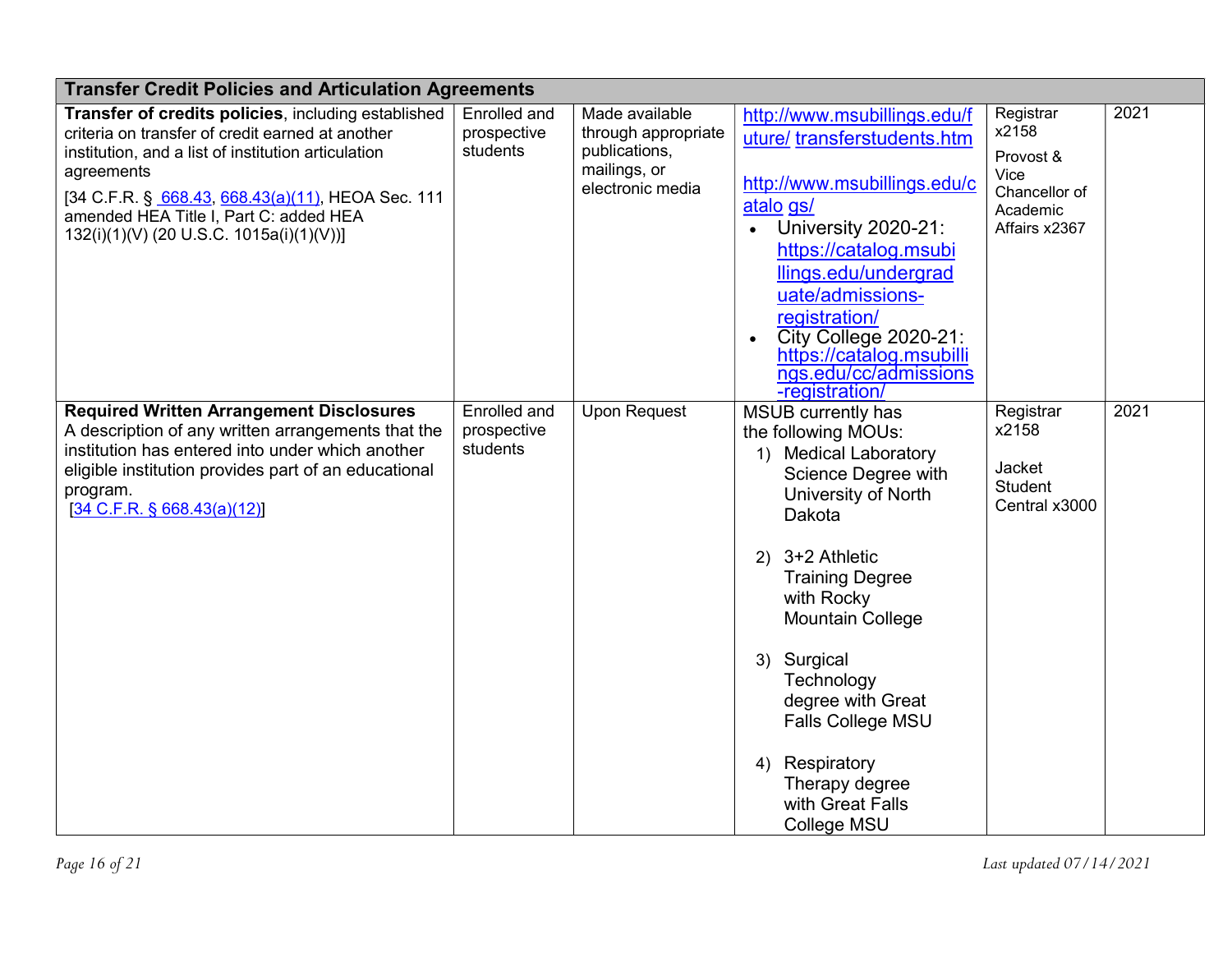| <b>Diversity of Student Body</b>                                                                                                                                                                                                                                                                                                                        |                                                              |                                                                                                                            |                                                                                                                                                                                                                                                                                                                                                                                                                                             |                                               |      |
|---------------------------------------------------------------------------------------------------------------------------------------------------------------------------------------------------------------------------------------------------------------------------------------------------------------------------------------------------------|--------------------------------------------------------------|----------------------------------------------------------------------------------------------------------------------------|---------------------------------------------------------------------------------------------------------------------------------------------------------------------------------------------------------------------------------------------------------------------------------------------------------------------------------------------------------------------------------------------------------------------------------------------|-----------------------------------------------|------|
| Information on diversity of the student body,<br>including percentage of enrolled, full-time students<br>who are male, female, self-identified members of a<br>major racial or ethnic group, and Federal Pell Grant<br>recipients<br>[HEOA Sec. 488(a)(1)(E) amended HEA Sec.<br>485(a)(1), (20 U.S.C. 1092 (a)(1)): added HEA<br>Section 485(a)(1)(Q)] | Enrolled<br>and<br>prospective<br>students                   | Annually within<br>time frame<br>specified by<br>Integrated<br>Postsecondary<br><b>Education Data</b><br>System<br>(IPEDS) | See MSUB specific information<br>on IPEDS Data Center College<br>Navigator:<br>https://nces.ed.gov/collegenavigat<br>or/?q=montana%2bstate%2buniv<br>ersity%2bbillings&s=all&<br>;id=180179&id=180179<br>See City College specific<br>information on IPEDS Data Center<br>College Navigator:<br>https://nces.ed.gov/collegenavigato<br>r/?q=montana%2bstate%2bunivers<br>ity%2bbillings&s=all&id=<br>180179&id=18017901                     | Institutional<br>Research<br>406-247-<br>5752 | 2021 |
| <b>Student Outcomes</b>                                                                                                                                                                                                                                                                                                                                 |                                                              |                                                                                                                            |                                                                                                                                                                                                                                                                                                                                                                                                                                             |                                               |      |
| Total current enrollment and percentage receiving<br>Title IV, HEA program aid                                                                                                                                                                                                                                                                          | Enrolled<br>students,<br>employees,<br>ED, and the<br>public | Annually via<br>Integrated<br>Postsecondary<br><b>Education Data</b><br>System (IPEDS)                                     | See MSUB specific<br>information on IPEDS Data<br><b>Center College</b><br>Navigator:https://nces.ed.gov/<br>collegenavigator/?q=montana<br>%2bstate%2buniversity%2bbil<br>lings&s=all&id=1801<br>79&id=180179 See City<br>College specific information<br>on IPEDS Data Center<br><b>College Navigator:</b><br>https://nces.ed.gov/collegenav<br>igator/?q=montana%2bstate%<br>2buniversity%2bbillings&<br>s=all&id=180179&id=180<br>17901 | Institutional<br>Research<br>406-247-5752     | 2021 |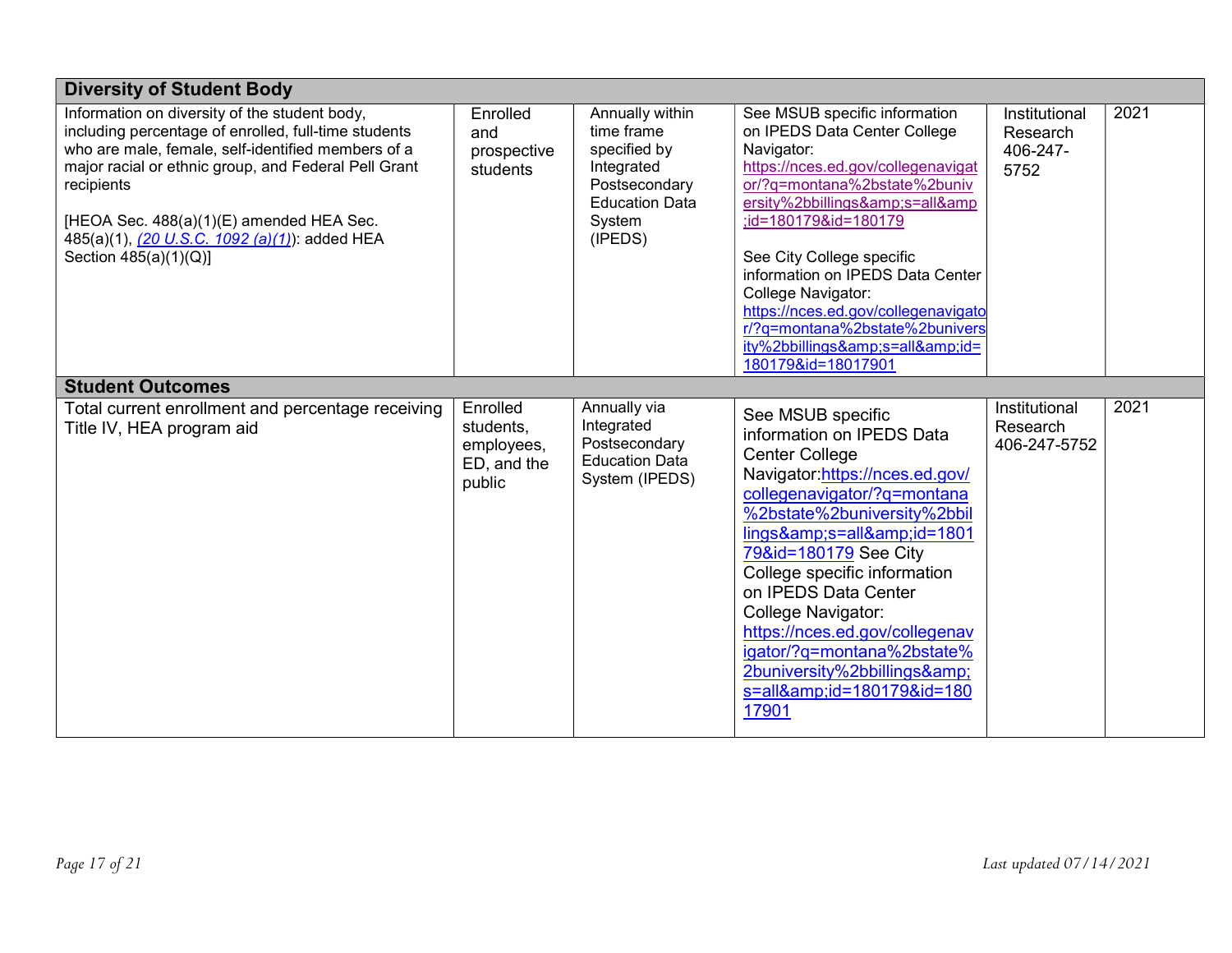| <b>Student Right-to-Know Act Disclosures:</b><br>Completion or graduation rates and, if applicable,<br>transfer-out rates for a specific cohort of the<br>general student body (as reported to IPEDS), and<br>job placement rates of graduates, provided to<br>current and prospective students; if to a<br>prospective student, provided prior to the<br>student's enrolling or entering into a financial<br>obligation to the institution<br>$[34 \text{ C.F.R. } \frac{668.45}{668.8(b)(1)(ii)}, \frac{668.41(a) - (d)}{b}].$ | Enrolled and<br>prospective<br>students        | Annually within time<br>frame specified by<br>Integrated<br>Postsecondary<br><b>Education Data</b><br>System (IPEDS) for<br>reporting completion<br>or graduation rate<br>data                                              | See MSUB specific<br>information on IPEDS Data<br><b>Center College</b><br>Navigator:https://nces.ed.gov/<br>collegenavigator/?q=montana<br>%2bstate%2buniversity%2bbil<br>lings&s=all&id=1801<br>79&id=180179<br>See City College specific<br>information on IPEDS Data<br>Center College Navigator:<br>https://nces.ed.gov/collegenav<br>igator/?q=montana%2bstate%<br>2buniversity%2bbillings&<br>s=all&id=180179&id=180<br>17901<br><b>Graduate Survey (employment</b><br>and/or continuing education):<br>http://www.msubillings.edu/care | Institutional<br>Research<br>406-247-<br>5752<br>Career &<br>Employment<br>Services<br>x2168 | 2021 |
|----------------------------------------------------------------------------------------------------------------------------------------------------------------------------------------------------------------------------------------------------------------------------------------------------------------------------------------------------------------------------------------------------------------------------------------------------------------------------------------------------------------------------------|------------------------------------------------|-----------------------------------------------------------------------------------------------------------------------------------------------------------------------------------------------------------------------------|------------------------------------------------------------------------------------------------------------------------------------------------------------------------------------------------------------------------------------------------------------------------------------------------------------------------------------------------------------------------------------------------------------------------------------------------------------------------------------------------------------------------------------------------|----------------------------------------------------------------------------------------------|------|
| <b>Retention Rate Report to IPEDs</b><br>[34 CFR 668.41]                                                                                                                                                                                                                                                                                                                                                                                                                                                                         | <b>Enrolled and</b><br>prospective<br>students | Enrolled students:<br>Information must be<br>readily available<br>Prospective<br>students: Must make<br>information available<br>prior to enrolling or<br>entering into any<br>financial obligation<br>with the institution | er s/graddata.htm<br>See MSUB specific information<br>on IPEDS Data Center College<br>Navigator:https://nces.ed.gov/c<br>ollegenavigator/?g=montana%2<br>bstate%2buniversity%2bbillings<br><u>&amp;s=all&amp;id=180179&amp;id</u><br>=180179<br>See City College specific<br>information on IPEDS Data<br>Center College Navigator:<br>https://nces.ed.gov/collegenavi<br>gator/?g=montana%2bstate%2<br>buniversity%2bbillings&s=<br>all&id=180179&id=180179<br>$\overline{01}$                                                                | Institutional<br>Research<br>406-247-<br>5752                                                | 2021 |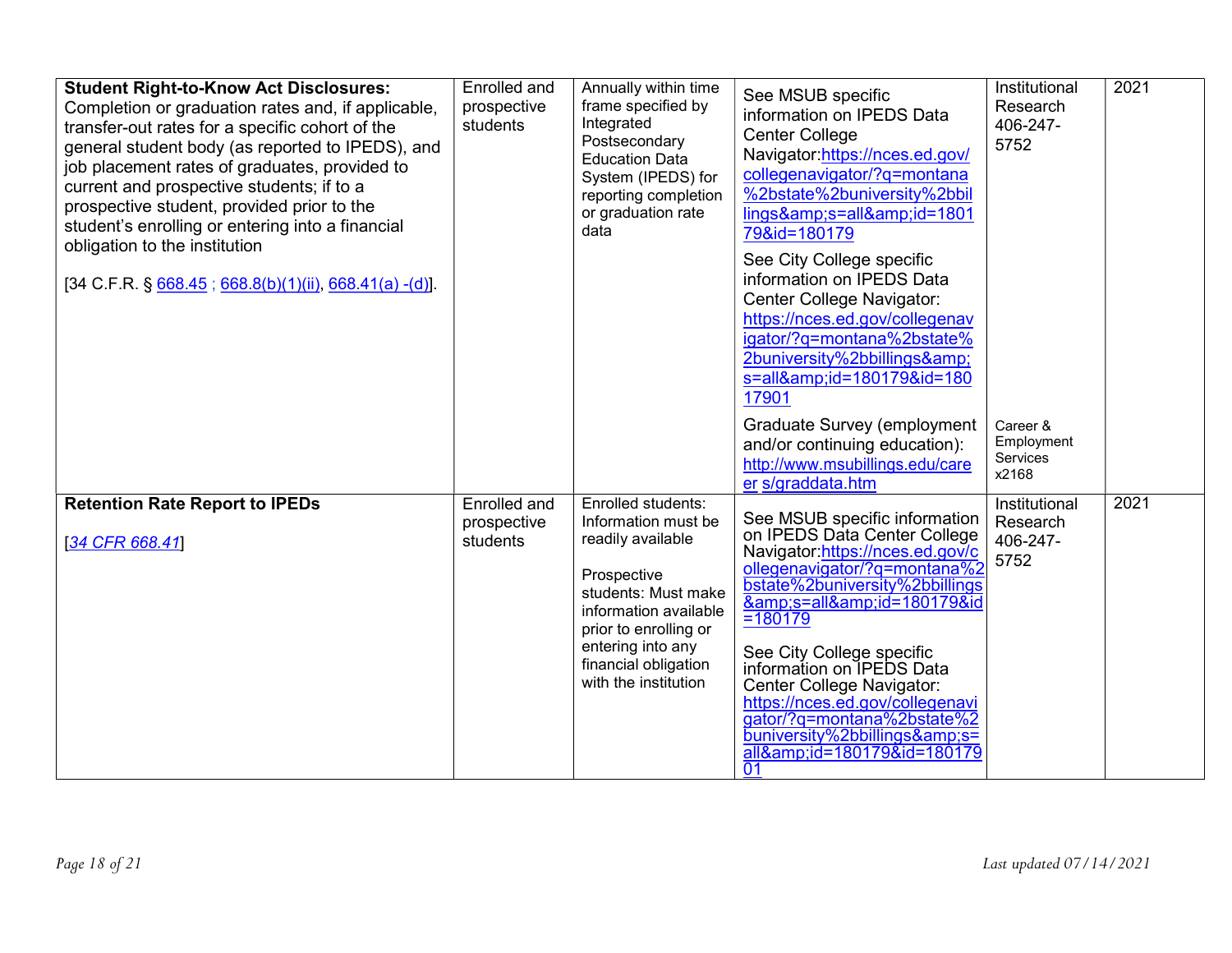| <b>Gainful Employment Program Disclosures</b><br>[34 C.F.R. § 668.403]                                                                                                                                                                                                                                                                                                                                                                                                                                    | Enrolled and<br>prospective<br>students,<br>current and<br>prospective<br>employee, the<br>public, etc.          | Annually<br>MSUB opted for early<br>implementation of the<br>rescission of the<br>Gainful Employment<br>Rule. | http://www.msubillings.edu/cityc<br>ollege/Gainful Employment.htm                                                                                                                                                                                                       | <b>Financial Aid</b><br>x2188<br>Institutional<br>Research x<br>247-5752<br>Jacket student<br>Central x3000 | 2021 |  |  |  |
|-----------------------------------------------------------------------------------------------------------------------------------------------------------------------------------------------------------------------------------------------------------------------------------------------------------------------------------------------------------------------------------------------------------------------------------------------------------------------------------------------------------|------------------------------------------------------------------------------------------------------------------|---------------------------------------------------------------------------------------------------------------|-------------------------------------------------------------------------------------------------------------------------------------------------------------------------------------------------------------------------------------------------------------------------|-------------------------------------------------------------------------------------------------------------|------|--|--|--|
| <b>Privacy of Student Records</b>                                                                                                                                                                                                                                                                                                                                                                                                                                                                         |                                                                                                                  |                                                                                                               |                                                                                                                                                                                                                                                                         |                                                                                                             |      |  |  |  |
| <b>FERPA Rights:</b><br>Annual notice to eligible students currently in<br>attendance, of their rights under Family Educational<br>Rights and Privacy Act (FERPA).<br>[34 C.F.R. Part 99, § 668.41(c)]                                                                                                                                                                                                                                                                                                    | Eligible<br>students<br>currently in<br>attendance                                                               | Made available<br>annually through<br>appropriate<br>publications,<br>mailings, or<br>electronic media        | http://www.msubillings.edu/stuaf<br>f/ferpastudents.htm                                                                                                                                                                                                                 | Registrar<br>x2158                                                                                          | 2021 |  |  |  |
| <b>Gramm-Leach-Bliley Act:</b><br>The institution's comprehensive information security<br>program regarding establishing and maintaining the<br>nonpublic personal information and/or Personally<br>Identifiable Information (PII) pertaining to students,<br>parents, or other individuals that the institution has in<br>its possession.<br>[FTC regulations: 16 CFR 313.3(n) and 16 CFR 314.1-<br>5, Gramm-Leach-Bliley Act: Sections 501 and<br>505(b)(2), and U.S. Code: 15 USC 6801(b), 6805(b)(2)] | <b>Enrolled and</b><br>prospective<br>students,<br>current and<br>prospective<br>employee,<br>and the<br>public. | Made available<br>through appropriate<br>publications,<br>mailings, or<br>electronic media                    | <b>Information Technology</b><br>Policies:<br>http://www.msubillings.edu/it/is/<br>policies/enterprise/index.htm<br>Infrastructure & Services Policy<br>for Safeguarding Customer<br>Information:http://www.msubilli<br>ngs.edu/it/policies/msub/privac<br>y policy.htm | Information<br>Technology<br>406-247-5700                                                                   | 2021 |  |  |  |
| <b>Textbook Information</b>                                                                                                                                                                                                                                                                                                                                                                                                                                                                               |                                                                                                                  |                                                                                                               |                                                                                                                                                                                                                                                                         |                                                                                                             |      |  |  |  |
| <b>Textbook cost savings programs</b>                                                                                                                                                                                                                                                                                                                                                                                                                                                                     | Enrolled<br>students                                                                                             | Made available<br>through appropriate<br>publications,<br>mailings, or<br>electronic media                    | Used and Rental options may be<br>available. Contact the Campus<br>Store for more information:<br>www.jackets-and-company.com                                                                                                                                           | Jackets &<br>Company<br>x2121                                                                               | 2018 |  |  |  |
| <b>Textbook Pricing Information</b><br>[HEOA Sec. 112 amended HEA Title I, Part C:<br>added HEA Sec. 133(e); (20 U.S.C. 1015b)<br>Toacher Prenaration Program Report                                                                                                                                                                                                                                                                                                                                      | Enrolled<br>students                                                                                             | Each academic<br>period                                                                                       | Textbook pricing is available<br>online through the Campus Store<br>webpage:<br>www.jackets-and-company.com.<br>under the heading "Textbooks"                                                                                                                           | Jackets &<br>Company<br>x2121                                                                               | 2021 |  |  |  |

## **Teacher Preparation Program Report**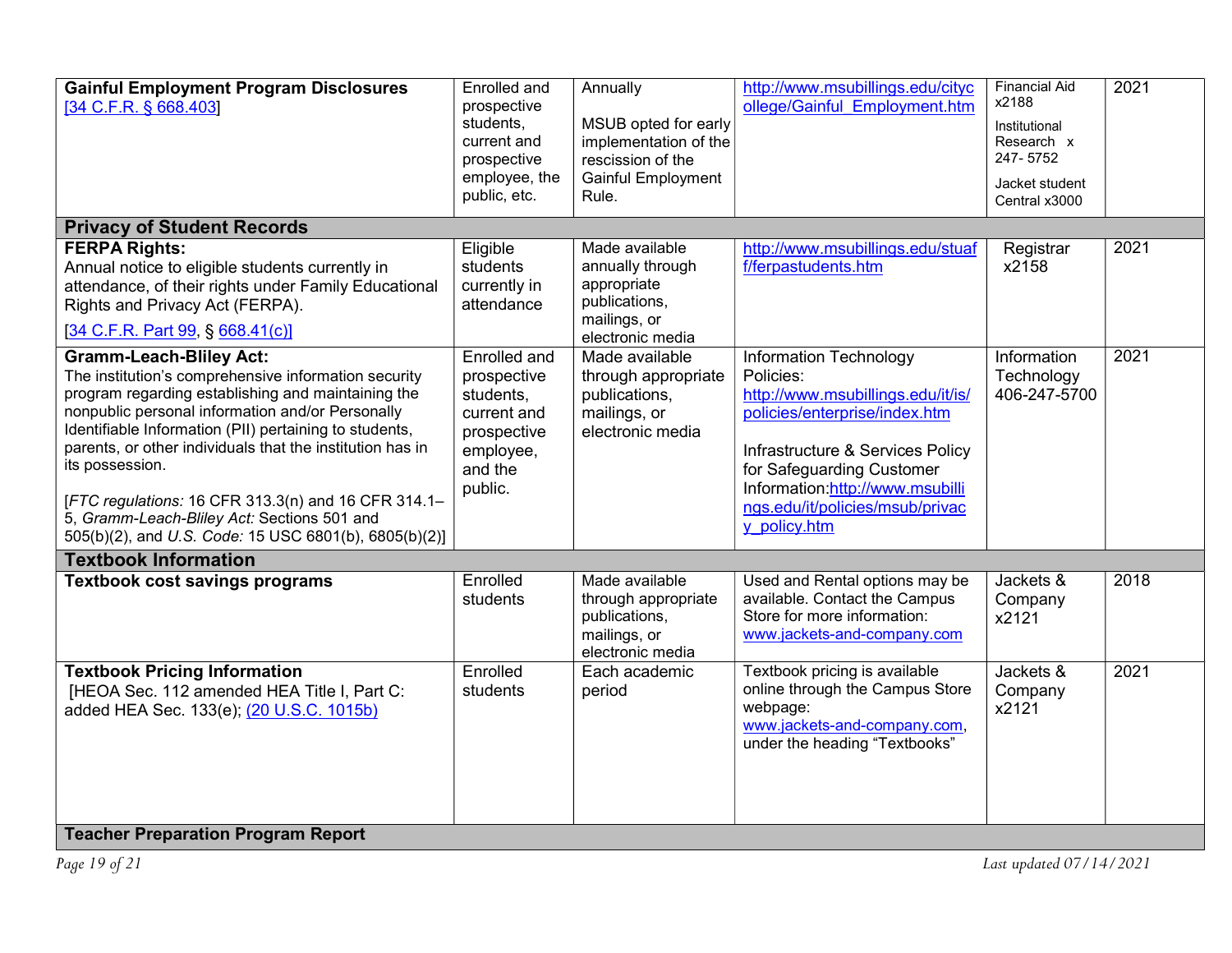| Teacher Preparation Report If the institution prepares<br>teachers for initial state certification or licensure, the annual<br>Teacher Preparation Report.                                                                                                                                                                                                                                                                            | <b>Title II Report</b><br>Card          | Provide Report to<br>general public                                                                                                                                                                                | http://www.msubillings.edu/coe/<br>accreditation.htm                                                                                                                                                                                                                                                            | College of<br>Education<br>Assessment &<br>Accreditation                                                           | 2021 |
|---------------------------------------------------------------------------------------------------------------------------------------------------------------------------------------------------------------------------------------------------------------------------------------------------------------------------------------------------------------------------------------------------------------------------------------|-----------------------------------------|--------------------------------------------------------------------------------------------------------------------------------------------------------------------------------------------------------------------|-----------------------------------------------------------------------------------------------------------------------------------------------------------------------------------------------------------------------------------------------------------------------------------------------------------------|--------------------------------------------------------------------------------------------------------------------|------|
| [HEOA Sec. 201 amended HEA Title II, Part A: new HEA<br>Sec. 205-208;                                                                                                                                                                                                                                                                                                                                                                 |                                         |                                                                                                                                                                                                                    |                                                                                                                                                                                                                                                                                                                 | Coordinator<br>x2319                                                                                               |      |
| <b>Athletics Information</b>                                                                                                                                                                                                                                                                                                                                                                                                          |                                         |                                                                                                                                                                                                                    |                                                                                                                                                                                                                                                                                                                 |                                                                                                                    |      |
| For an institution that offers athletically related aid,<br>report of completion and graduation rates for student<br>athletes<br>$[34 \text{ C.F.R. }$ §§ 668.41(a), 668.41(f), 668.45, 668.48].                                                                                                                                                                                                                                      | Enrolled and<br>prospective<br>students | Made available<br>through appropriate<br>publications,<br>mailings, or<br>electronic media                                                                                                                         | https://msubsports.com/document<br>s/2020/8/17/Academic Success<br>Rate 2009 2012.pdf<br>https://msubsports.com/document<br>s/2020/8/17/Graduation Rates 2<br>013 14 .pdf                                                                                                                                       | Office of<br>Intercollegiate<br><b>Athletics</b><br>x2369                                                          | 2021 |
| For coeducational institutions with intercollegiate<br>athletic programs, an Equity in Athletics Report notice<br>provided at least once per year to all students and<br>prospective students of a summary of the report and<br>their right to request a full report<br>[34 C.F.R. § 668.41(g), 668.47]                                                                                                                               | Enrolled and<br>prospective<br>students | Annually                                                                                                                                                                                                           | http://msubsports.com/documents<br>/2016/9/21//EADA Data 2015 .p<br>df?id=2258                                                                                                                                                                                                                                  | Office of<br>Intercollegiate<br><b>Athletics</b><br>x2369                                                          | 2018 |
| <b>Facilities and Services for Veteran Students</b>                                                                                                                                                                                                                                                                                                                                                                                   |                                         |                                                                                                                                                                                                                    |                                                                                                                                                                                                                                                                                                                 |                                                                                                                    |      |
| <b>Principles of Excellence for Educational</b><br><b>Institutions Serving Service Members,</b><br><b>Veterans, Spouses and Other Family Members</b><br><b>Shopping Sheet</b><br>1.<br>TIV Loans Benefits & Private Education Loans<br>2.<br><b>Veterans Educational Benefits</b><br>3.<br>Transfer Credit Evaluations - also see "Transfer"<br>4.<br>Credit Policies" section above<br>Degree Requirements (educational plans) - see | Enrolled and<br>prospective<br>students | 1) Shopping Sheets<br>are provided to all<br>students in the<br>financial aid section<br>of their secure<br>student online portal<br>"myInfo".<br>2) Loan information<br>available online and<br>all students only | 1) https://prodmyinfo.montana.edu/pls/bla<br>gent/twbkwbis.P GenMenu?name=ho<br>mepage<br>http://www.msubillings.edu/finaid/<br>Loans.htm<br>2)http://www.msubillings.edu/finaid/Loans<br>.htm<br>3)http://www.msubillings.edu/future/<br>student services/adultvub.htm<br>http://libguides.msubillings.edu/c.p | #1 & 2:<br><b>Financial Aid</b><br>X2188<br># 3: Military &<br>Veterans Success<br>Center x2968<br>& Library x2262 | 2021 |
| "Catalog(s) of the Institution" section above<br>Leave of Absence for Veterans<br>6.<br><b>Executive Order 13607,</b><br><b>Education Secretary Duncan's July 24, 2012 Letter;</b><br><b>Annotated Shopping Sheet</b>                                                                                                                                                                                                                 |                                         | pursuing a non-TIV<br>education loan must<br>complete the<br>Alternative Loan<br>Acknowledgement<br>form<br>#3-6 Available online                                                                                  | h p?g=242183&p=1610191<br>4) http://www.msubillings.edu/reg/Mi<br>litaryTranscripts.htm<br>6)http://www.msubillings.edu/vets/<br>Cur Vet Reg.htm                                                                                                                                                                | #4 & #5 & #6:<br>Registrar x2158                                                                                   |      |
| Additional Dequired Diaglecures                                                                                                                                                                                                                                                                                                                                                                                                       |                                         |                                                                                                                                                                                                                    |                                                                                                                                                                                                                                                                                                                 |                                                                                                                    |      |

## Additional Required Disclosures